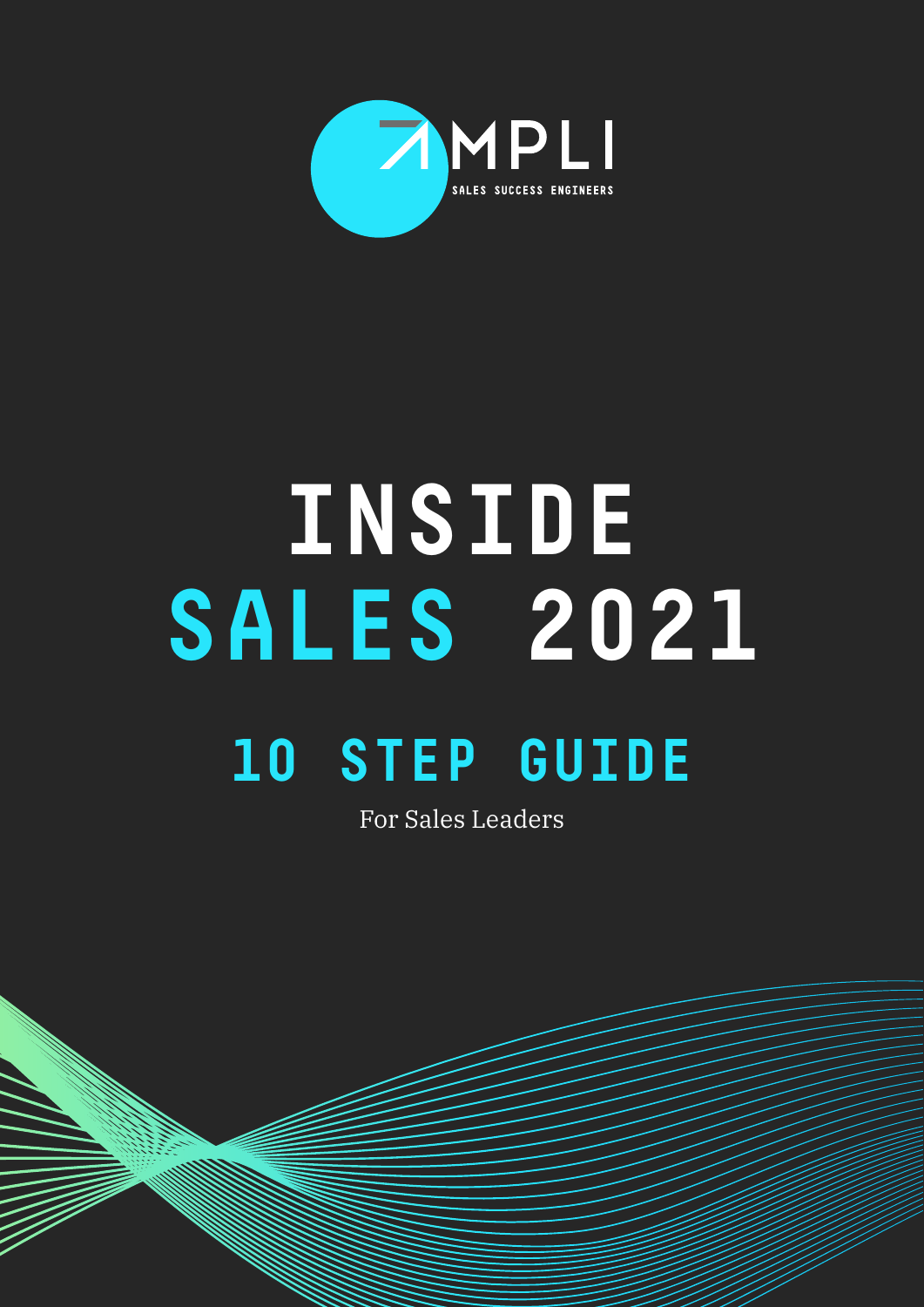### **INSIDE SALES TEAMS (IST) HAVE NEVER BEEN UNDER SO MUCH PRESSURE TO PERFORM. THE EVENTS OF 2020 HAVE ACCELERATED THEIR IMPORTANCE IN B2B ORGANISATIONS AS FIELD SALES AND INSIDE SALES MORPH INTO ALL BUT THE SAME ENTITY.**

IST need to finally balance many key attributes to ensure they always perform at their most productive and commercially efficient optimal level whilst also providing the most satisfying customer experience which drives ongoing customer loyalty.

With ever changing and evolving sales enablement technology entering the space, an increase in marketing automation generating demand and continued commercial pressures on performance, we've produced a 10-step guide for b2b organisations to consider when planning their 2021 IST strategy.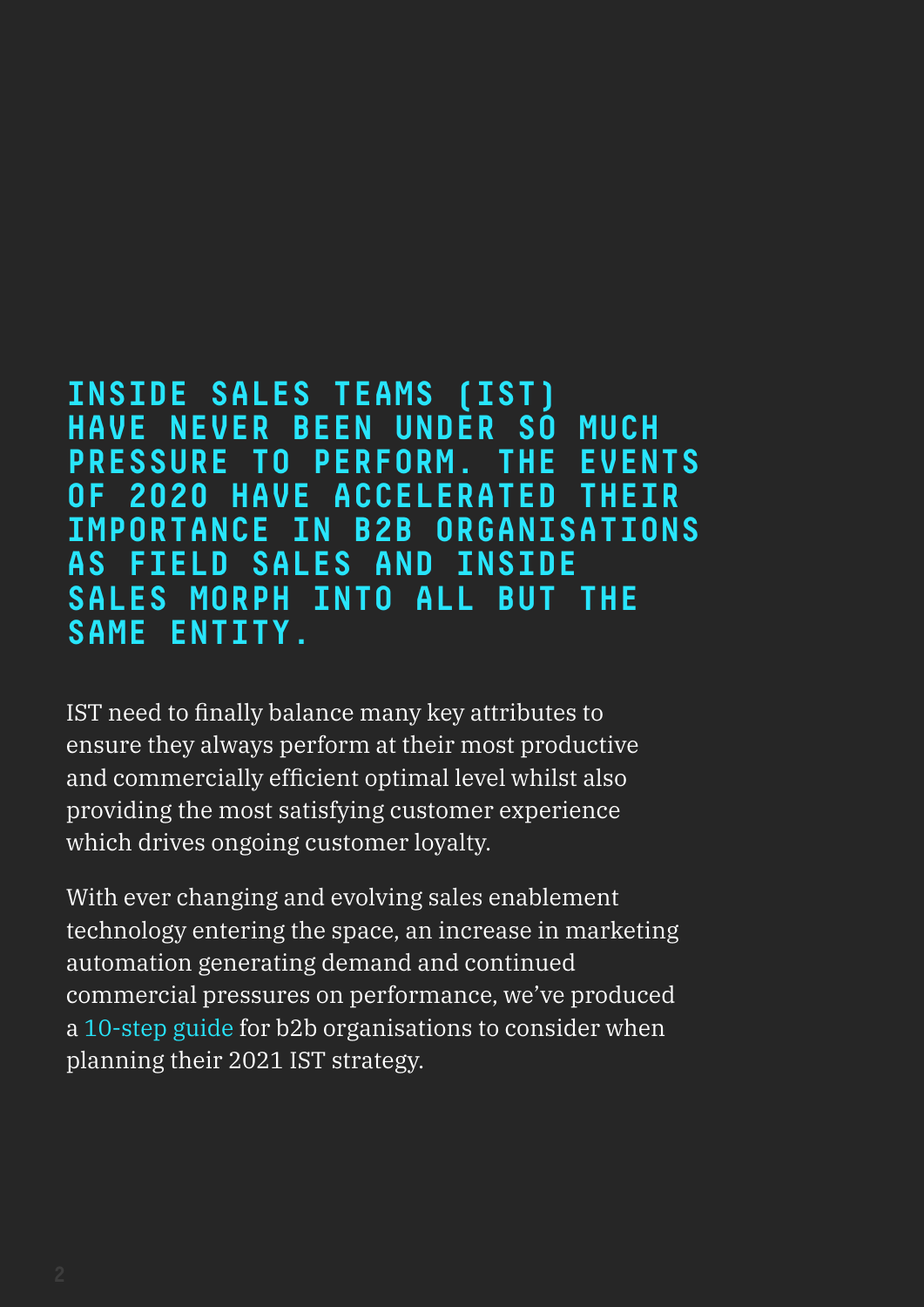### **CONTENTS**

- **01** Prospect Blueprint (Data, Targeting, and optimising AI to prioritise effort)
- **02** Resource alignment to the size of your universe + clarity of understanding on what your optimal output is
- **03** Recruitment Finding the best talent
- **04** Onboarding Invest heavily in your people to reap the rewards
- **05** Proposition Your selling story and why it's so important.
- **06** Technology How to implement and optimise the right 'Tech Stack' for your IST
- **07** KPI's How do you know what optimised looks like?
- **08** Quality Measurement
- **09** Learning and Development (L+D)
- 10 Culture + Inspirational Incentivisation.

**Contract** 

 $\overline{\phantom{0}}$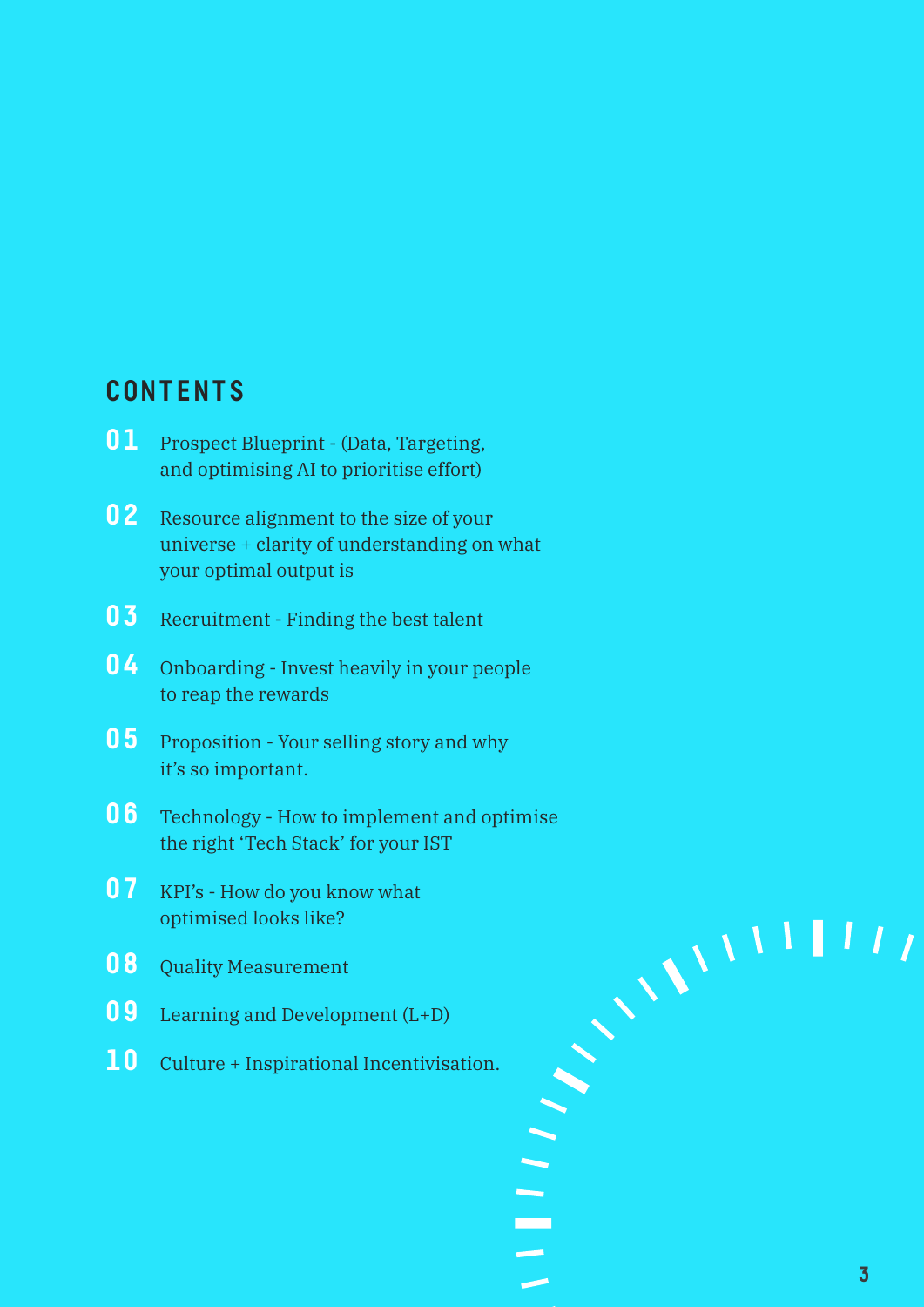### **PROSPECT BLUEPRINT (DATA, TARGETING, AND OPTIMISING AI TO PRIORITISE EFFORT)**

Understanding the size and scope of your target audience is mission critical to IST commercial optimisation. IBM have stated that on average b2b organisations are utilising data to just 5%\* of its capability and within the prospecting and IST arena this is probably more like 2%. That creates huge levels of commercial inefficiencies which in 2021 and beyond can/will no longer be deemed acceptable.

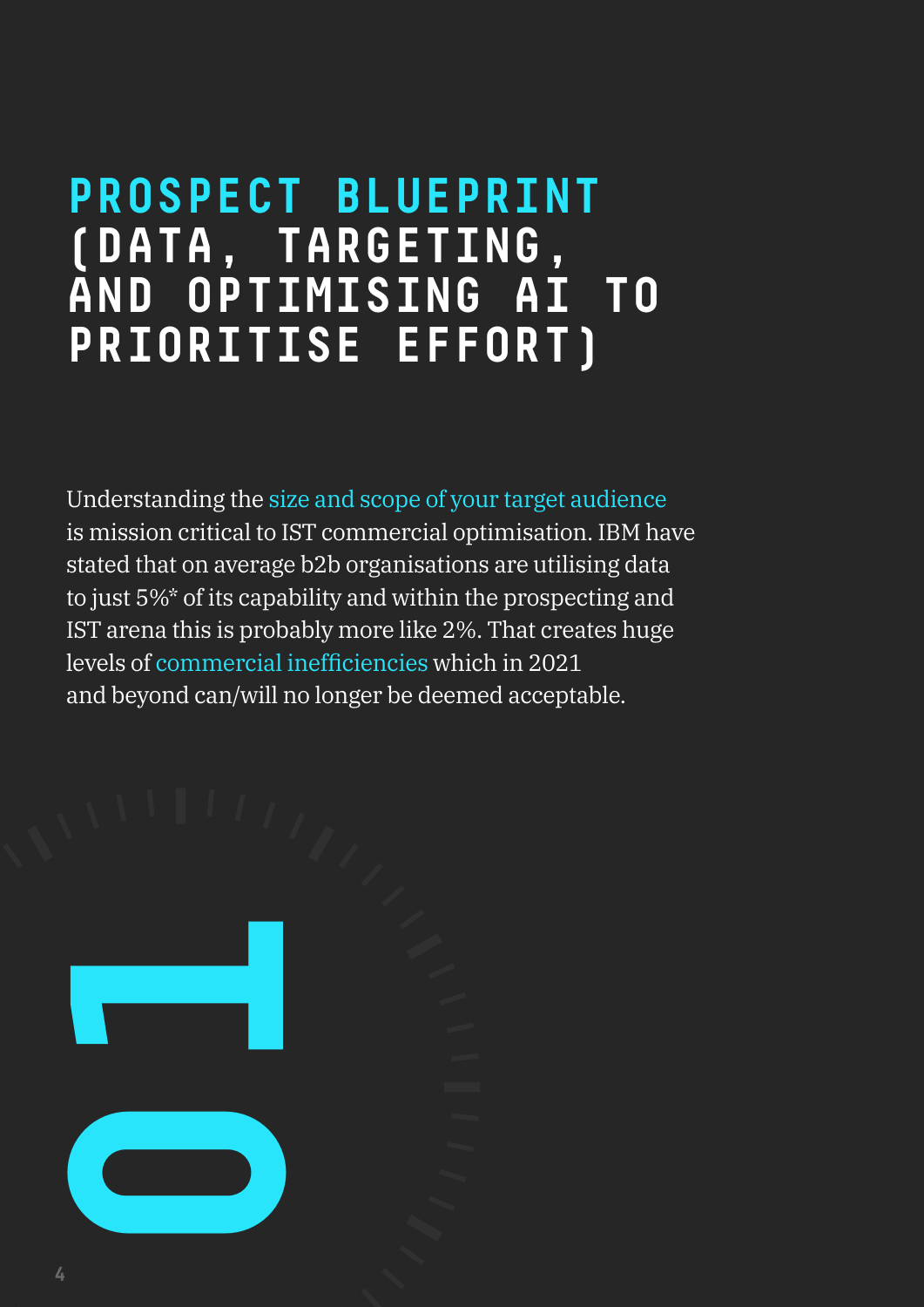

MPI I



Scoping out properly who you can do business with (including understanding the commercial positive or negative of different prospect groups) and then using the most modern AI driven routes of obtaining that data (including pulling in intent driven data sources), provides IST with a far more strategic, commercially efficient and prioritised starting point than just blanket calling into 'old school' bought in data 'lists' derived from SIC codes that are out of date and nowhere near accurate enough for 2021 b2b marketing. **Sourcing out property who you can also business**<br> **Through interding XOW in your data strategy and**<br>
with the cheating conduction angular constrained interding the commension<br>
and the function gradient of the comparison o

It is then the job of the IST to then constantly work this data and append intelligence to it which cannot be purchased off the shelve… your prospect universe is now being built and this in itself will become IP worth significant £££ to your organisation from which when combined with AI technologies now available that predict industry and economic market changes before they happen will provide your business with bullet proof sales forecasting.

Through investing NOW in your data strategy and methodology, your IST resource will be both aligned overall i.e. how do you know you need xx Inside Sales Representatives (ISR's) when you actually don't know the size of your prospect universe? AND aligned and allocated to sector 'specialists' from which you then accelerate enhanced and more targeted ISR training and coaching.

### **KEY TAKE-OUT**

In 2021 b2b organisations MUST invest in their data strategy to stimulate and accelerate their growth strategies and thus enable the IST to operate more efficiently and productively. AI can now significantly accelerate this process and needs to be understood fast to enable IST to be fully optimised and unlock growth.

\*IBM Watson Global Analysis Report 2019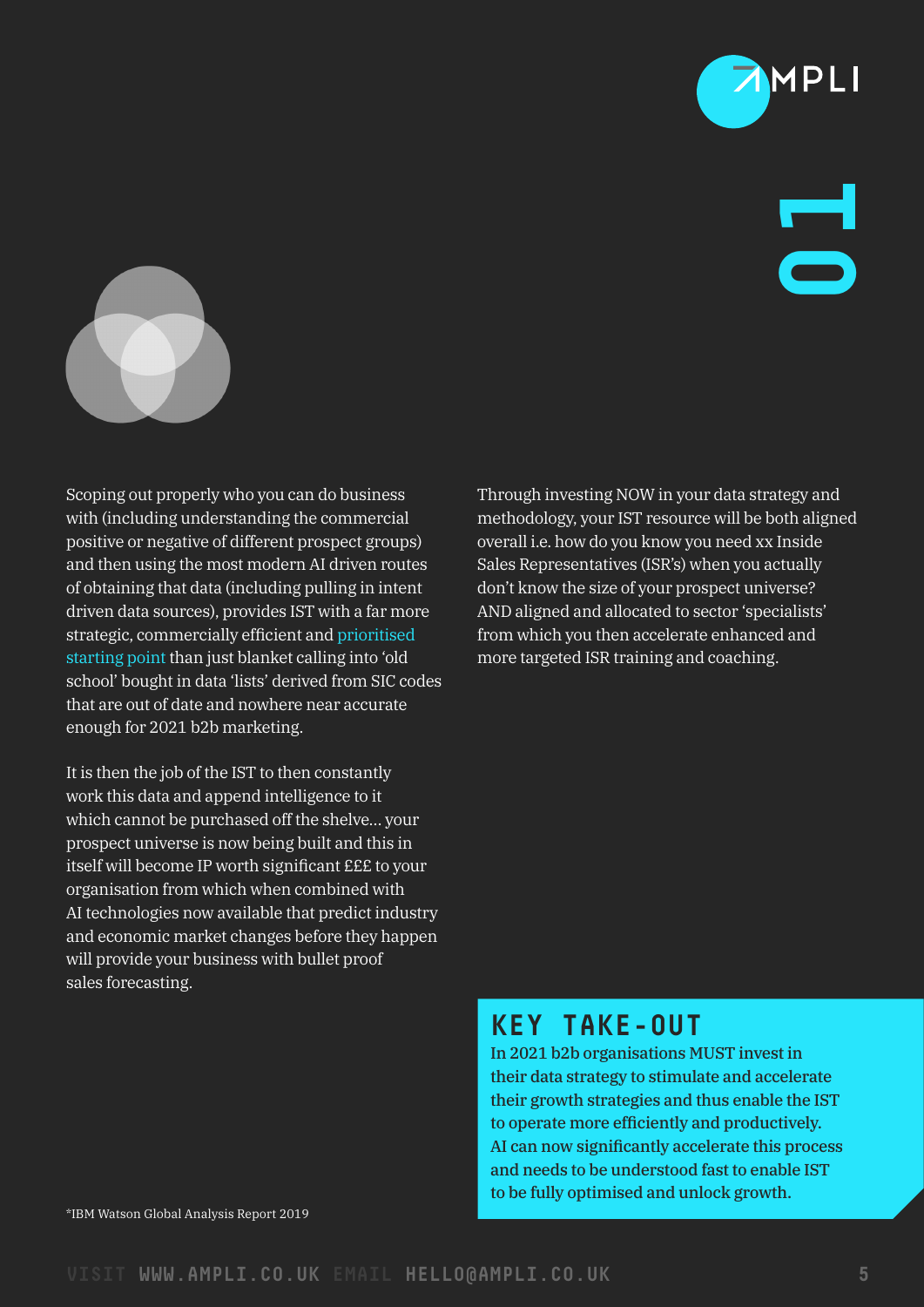### **RESOURCE ALIGNMENT - TO THE SIZE OF YOUR UNIVERSE + CLARITY OF UNDERSTANDING ON WHAT YOUR OPTIMAL OUTPUT IS**

Having worked with IST's across a variety of b2b sectors for over 20 years, we have always found it eye opening about the rationale and 'science' that has been applied to the sizing of IST. 'Funnel' mindset (driven by the mentality that there is an endless pot of data) appears to have been dominant in a lot of cases.

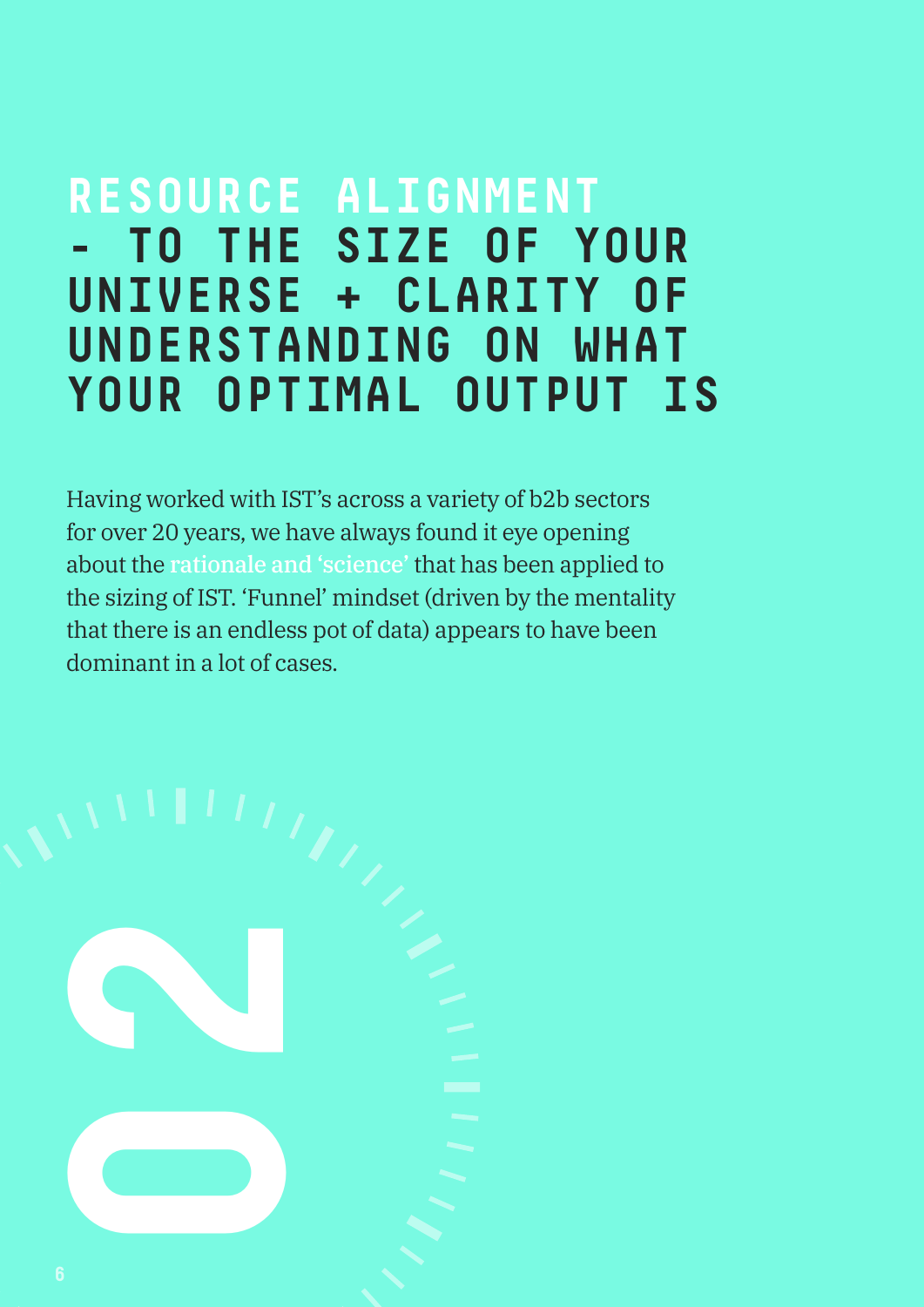



Equally there have also been cases where it is clear (for whatever reason) that there is a distinct sub-optimal volume of IST which ultimately means less market penetration and perhaps suggests a lack of confidence in the role of the IST within the organisation.

IST resource alignment can only truly be realised when both the prospect universe has been sufficiently scoped, and your organisation has a thorough understanding of what optimised output looks like (driven by the universe, quality of your Inside Sales Representatives, ongoing coaching + L&D, technology, strength of the proposition and industry leading KPI's). This of course takes time (but can be done over a rapid 3-9-month cycle) to implement and understand so it's important that all you follow all steps in this guide simultaneously to help steer what is a commercially viable 'line of best fit' for resource sizing of your IST. **Finally there have and term** consideration in  $\mathbf{W} = \mathbf{W} \times \mathbf{W}$ <br> **VISIT WAY AMPLI.CO.UK EMAIL HELLO@AMPLI.CO.UK**<br>
State of the state of the state of the state of the state of the state of the state of the state of

This line of best fit should be driven by what is achievable in your 2021 IST delivery strategy and the commercial targets being assigned to the unit. What is important however is that some upfront consideration and investment is put into the data strategy sooner rather than later so that your resourcing is based on a good degree of data science even if its initially a headline view.

### **KEY TAKE-OUT**

Data remains critical to your resource alignment and investment is rapidly needed in this area so that you both maximise the revenue potential from your prospect universe AND you align the appropriate IST FTE.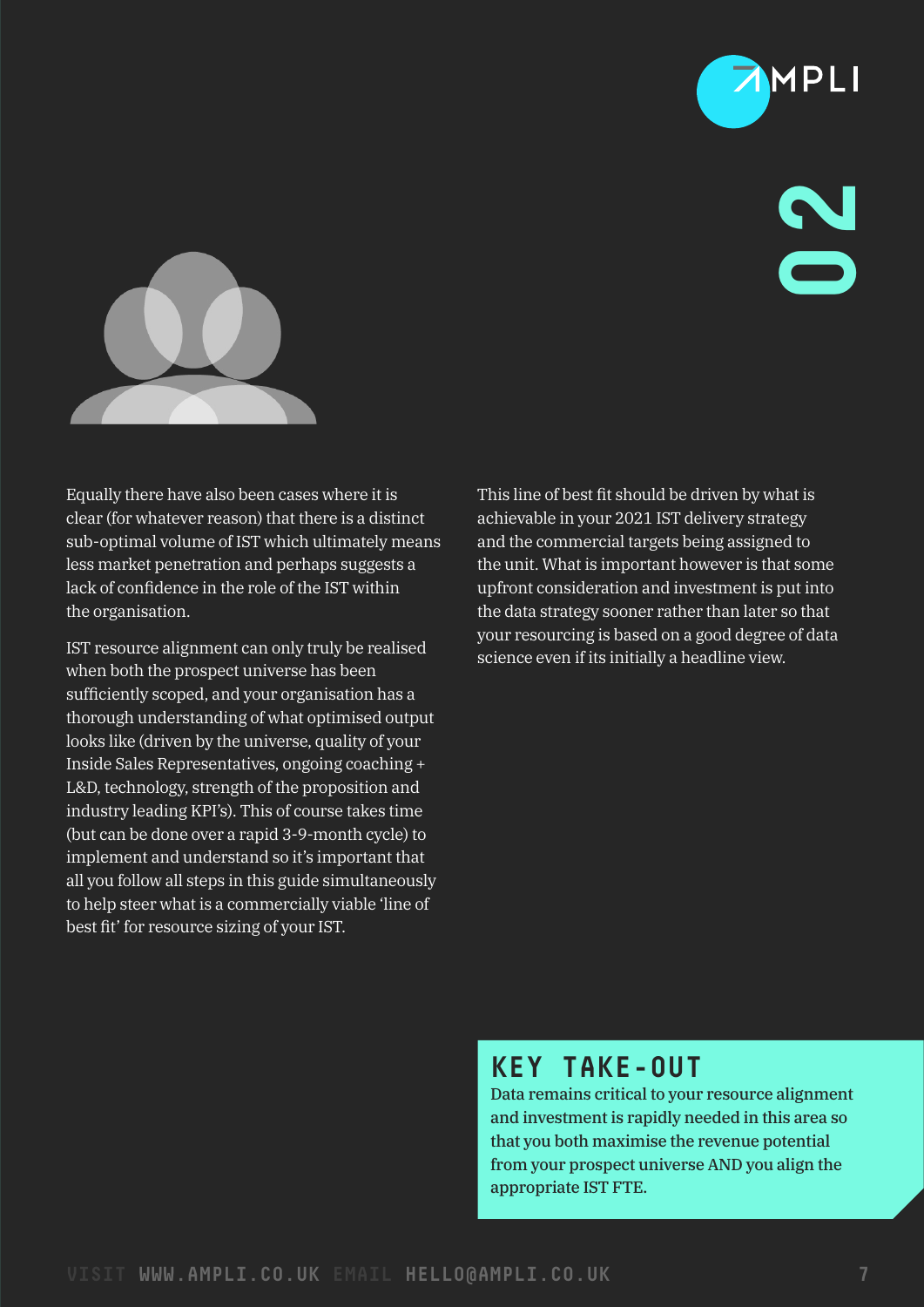### **RECRUITMENT - FINDING THE BEST TALENT**

Finding good IST talent is always a challenge, but in 2021 it needs to remain an ongoing priority for your overall IST strategy. Whilst it should always be your intention to retain and develop your IST you also have to be accepting that you can't always retain and develop + promote everyone and that your ambitious ISR's will typically be using your organisation as a stepping stone for their sales career.

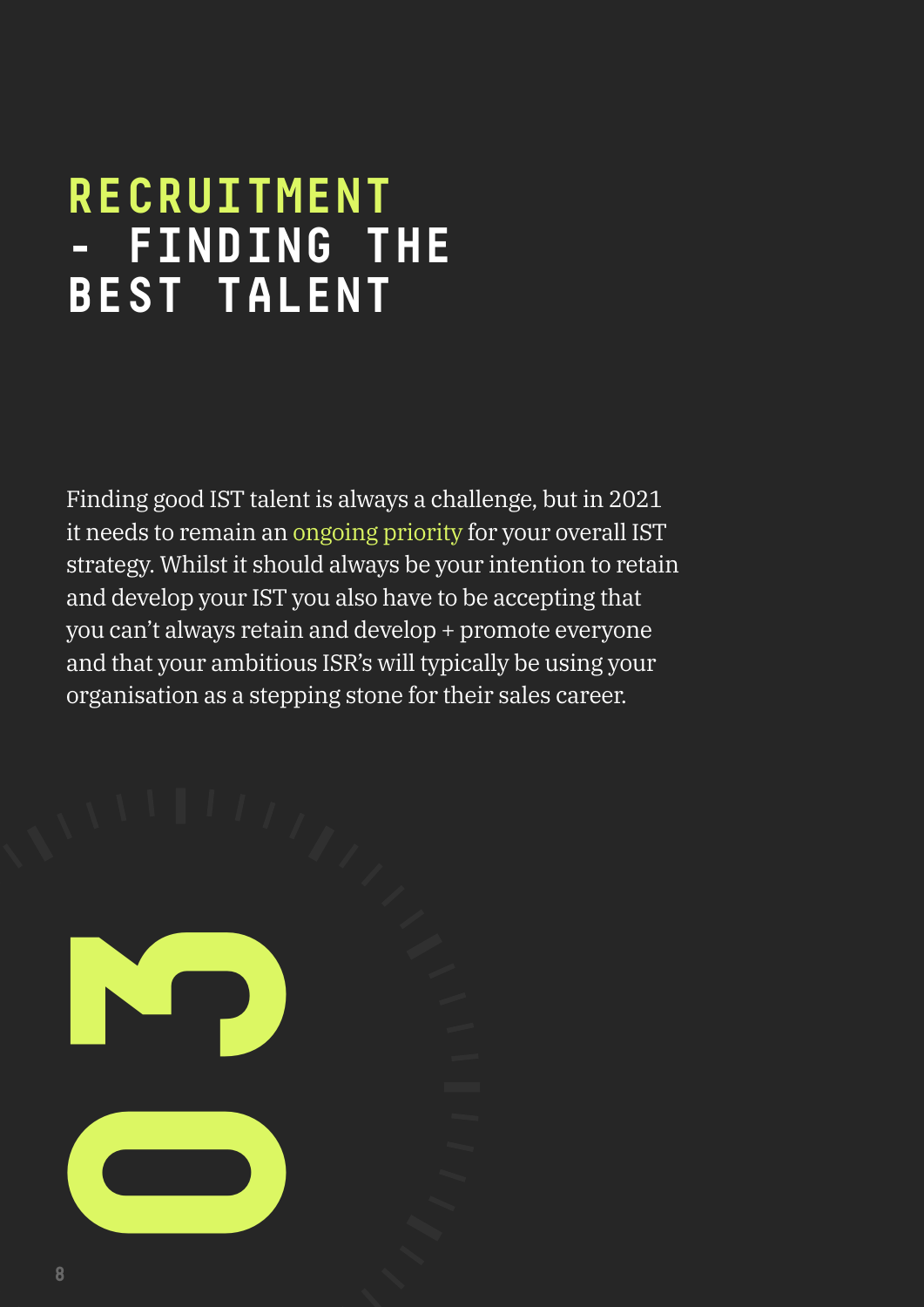

Your recruitment strategy and indeed your culture and belief in your product/service should be driven by the knowledge that good ISR's have an average tenure of 18-24 months before you either move them into new sales related positions or their own career ambitions moves them on….but that's fine so don't fight if. Accept it and embrace it.

Equally your recruitment strategy and overall IST management strategy (driven by best in class KPI's and L+D) should also bear in mind that not every ISR will make the journey so indeed a solid ongoing recruitment strategy maintains pressure on poor performing IST's and if done in the right way creates the right performance culture you need to adopt to maintain growth. **V**OR **EXERCT AND THE CONDUCT CONDUCTS (SEE AT AN ANDELE CO.UK EMAIL HELLO@AMPLI.CO.UK <b>PROPERTIES**<br>
USE CONDUCT AN AMPLI.CO.UK EMAIL HELLO@AMPLI.CO.UK **and the conduct of the set of the second state and properties are ex** 

#### IST recruitment strategies need to be driven by the following:

- Stand out advertising Making sure your brand and proposition is attractive and interesting. Never undersell what you do or make apologies for who you are. The art of sales theatre is never so important when trying to entice that very same audience - salespeople!
- Clear outline of package and clarity on OTE (believable and backed up with evidence where necessary).
- Outline of career development opportunities including your training and support programmes (more on that later).
- Communicated and personalised across the right social channels and innovative/local mediums which will have strong cut through with your target audience - don't' be afraid to advertise in unique places and be different. It all helps to create your pull factor with your target audience.

All of the above can of course be outsourced to specialist sales recruitment agencies but in doing that you are not only expediating great cost (particularly when you have high vacancy occupancy rates) but not allowing yourself to be in control of the process and risk corners potentially being cut as the pressure to find quality high performing people increases.

### **KEY TAKE-OUT**

Your ISR's are the engine of your business. Put solid emphasis on your recruitment strategy maybe even hiring a talent/recruitment manager and do not leave anything till the last minute. A sustainable recruitment strategy will future proof your sales growth.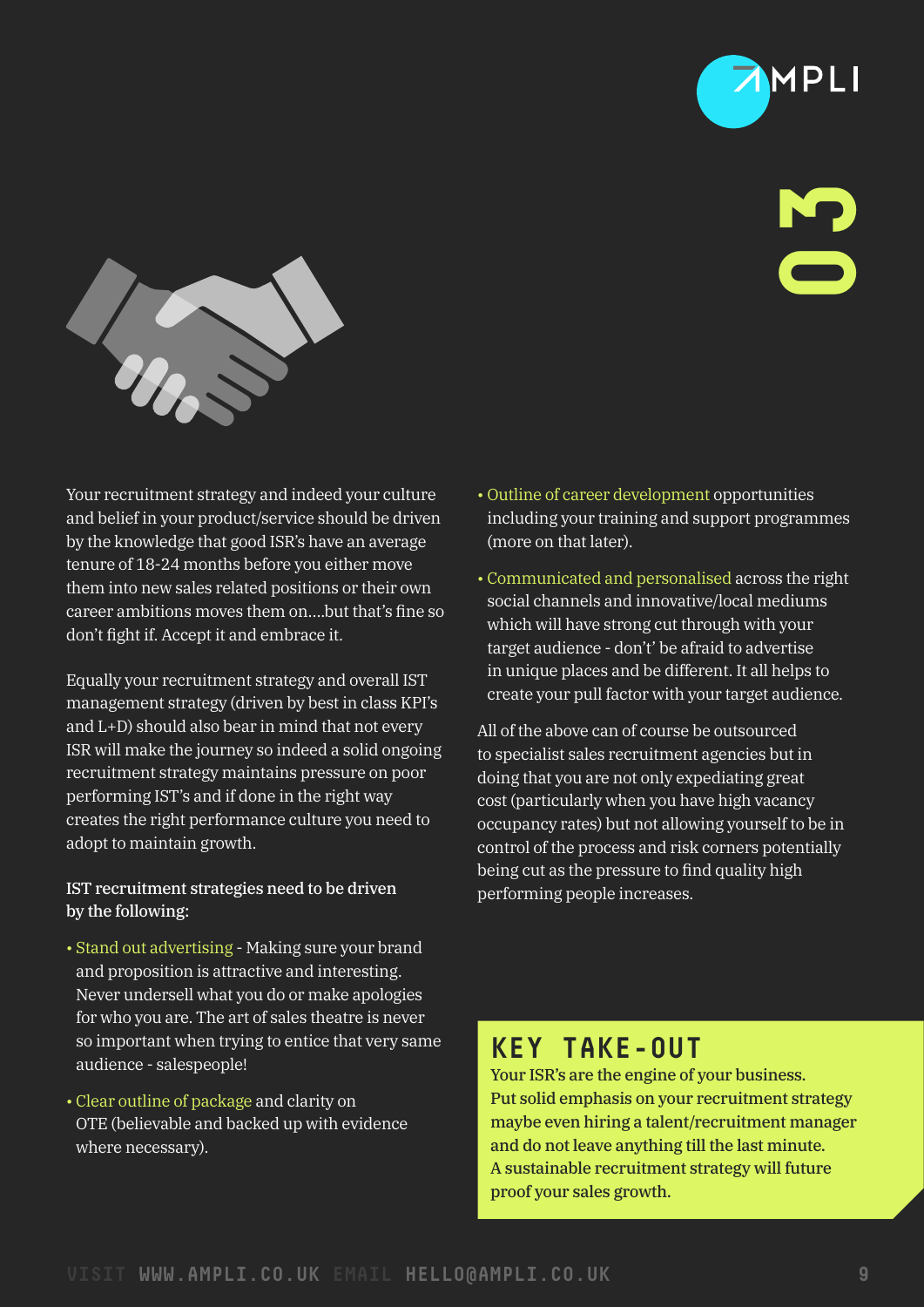### **ONBOARDING - INVEST HEAVILY IN YOUR PEOPLE TO REAP THE REWARDS**

The first few days and weeks and the impression they make on your new ISR's will set the tone for how they settle in and ultimately perform for the next few months.

High quality training and onboarding are often the fundamental element to accelerated ISR performance. Get it right and you will embrace fast output and productivity. Get it wrong and you will quickly find yourself in a constant cycle of retrain and rehire.

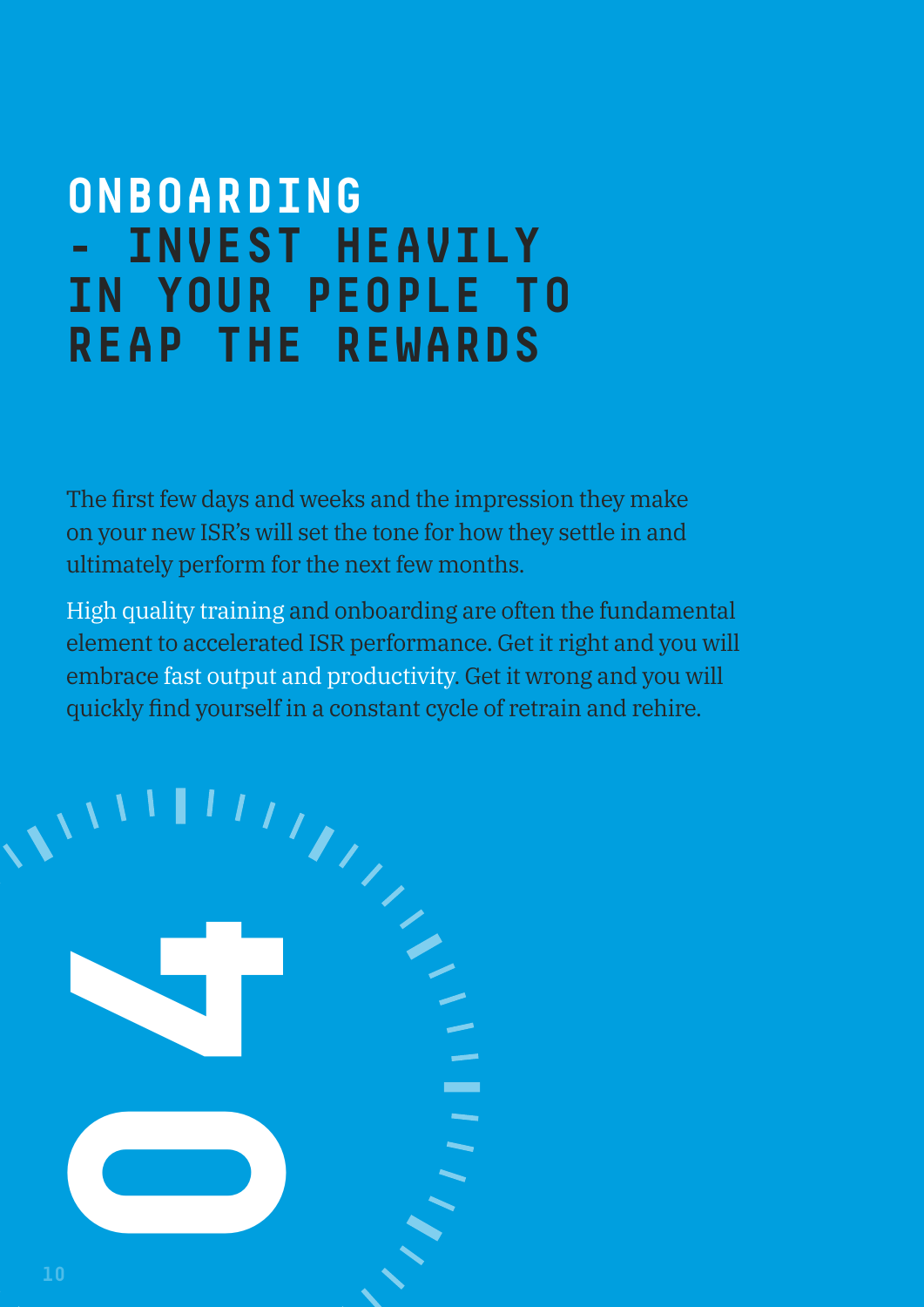



Onboarding needs to cover the basics and should typically last 2-3 weeks depending of course on the complexity of the product and technology involved:

#### **COMPANY INDUCTION**

History/What you do/What you sell/Vision for the future + why are they here – Make it visual, make it interactive… ideally you need to involve Senior people in this process… maybe even the CEO/MD/ Founder. There is no better way for ISR's to feel the love from day one then hearing the passion of the business from the people who started it.

#### **PRODUCT DEEP-DIVE**

Next you need to get into the product. High level followed by a deep dive. These sessions need to be highly interactive and use reflective quizzes to ensure you are confident the team have understood.

#### **TECHNOLOGY TRAINING**

These sessions need to be highly interactive and demonstrate detailed training into all the technology platforms used in your IST delivery from CRM to Sales Enablement.

*All the above documentation needs to be drawn together, branded and made to look professional and established. Again, this is the first impression your ISR team will have on both you as a management team and as a business. Invest real time in pulling together an inspirational onboarding pack and experience!*

#### **ONBOARDING ASSESSMENT**

To wrap up the induction programme you need to ensure you have the right assessment process in place. No ISR should be allowed to go live on the programme until they have passed an rigorous assessment process that no only gives you confidence they are ready for go live but also gives the ISR confidence that they can now get into the role they are brought in for. Sales is 100% all about confidence. **Distancing rends.** In convertive lataics and should<br>
TECHNOLOGY TRATNITAG<br>
Strictly later 2 is vector depending of course on the<br>
These exsistes results in the distance of the considered explicit training into a<br>
Later o

### **KEY TAKE-OUT**

Onboarding your IST properly can accelerate performance and output from day one. Get it wrong and you will quickly lose management time and often be rehiring sooner than you know causing huge business inefficiencies which you can ill afford.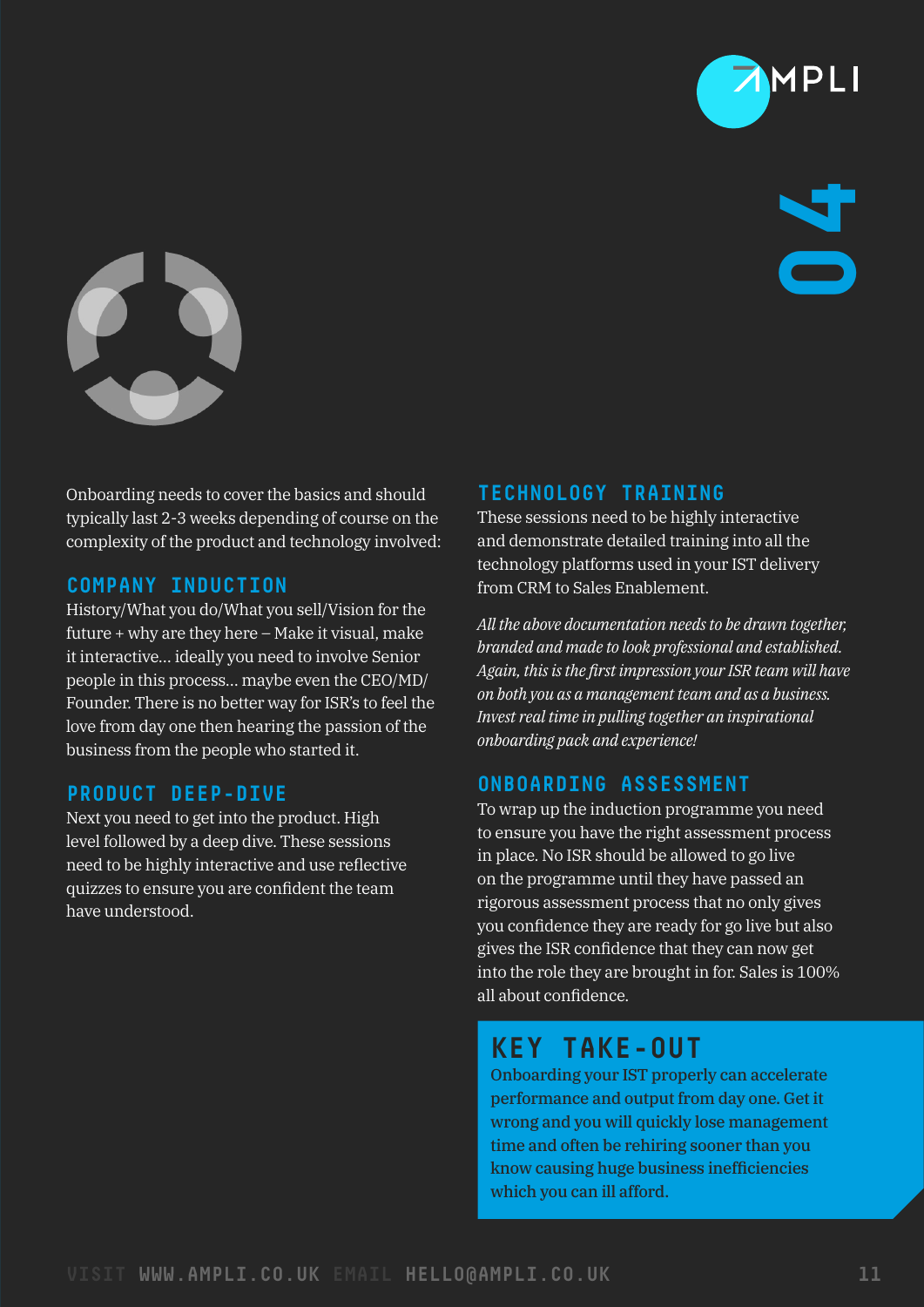## **PROPOSITION - YOUR SELLING STORY AND WHY IT'S SO IMPORTANT**

The selling story is what we, salespeople, all get (or at least should do!) excited about. It allows us to create the 'theatre' which we get out of bed for. If it is not created and executed properly then straight away that theatre factor starts to lose its potency. A poorly executed proposition is often open to interpretation and dilution from ISR's and often is not adaptable sufficiently across different sectors and target markets.

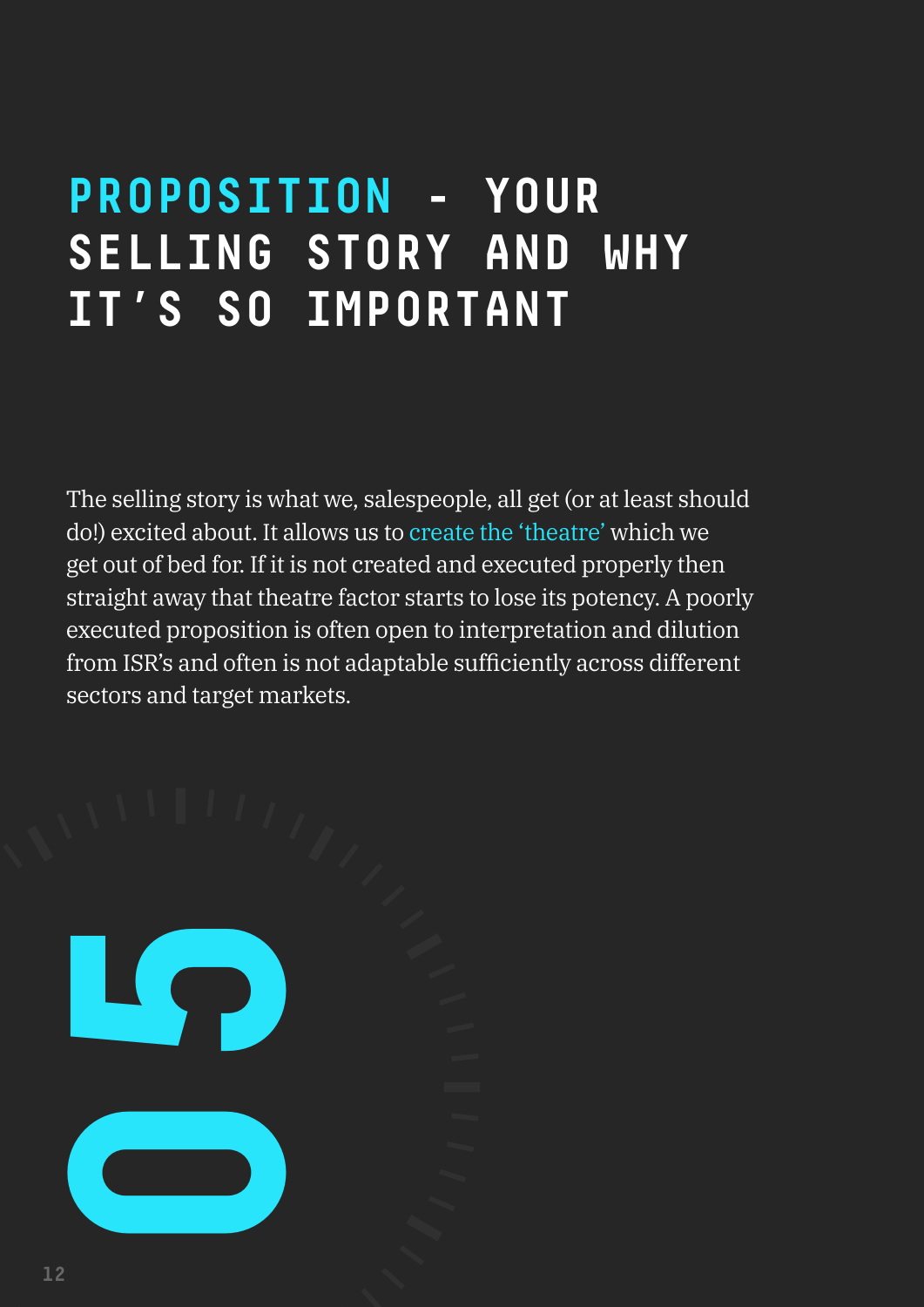



Your IST relies on the proposition to drive its excitement, culture and ambition. We have seen countless examples over the years of the sales proposition becoming complex and diluted and losing what it set out to master when it was first developed. There's lots of reasons why that happens… but what's important is that b2b organisations realise that their selling proposition needs to be under constant review to stay relevant, concise and cut through enough that ALL ISR's are capable of delivering it consistently. The selling proposition remains the lifeblood of IST's very purpose. **V**WE ST release the proposition but drive its<br>
visual ST release the proposition becomes release and personalized appropriately account of the control of the control of the control of the control of the control of the con

In constructing the proposition, the IST leadership and management team must undergo an appropriate and robust strategic process that defines why their product and service remains unique in the marketplace and how it provides clear stand out from competitors and in 2021 how their proposition has relevance to the current economic times.

After this the proposition needs to be dissected and personalised appropriately across different sectors and channels without losing its overall headline cut-through… the line for it to become quickly diluted and fiddled with is very fine so IST management teams definitely need to review both its overall selling proposition and how they train it into their teams as part of their 2021 strategy.

### **KEY TAKE-OUT**

Having an attractive and inspiring selling story is the lifeblood of your IST. Take the time now to review it, put it through the right strategic process and ensure its still fit for purpose for you to realise your commercial objective.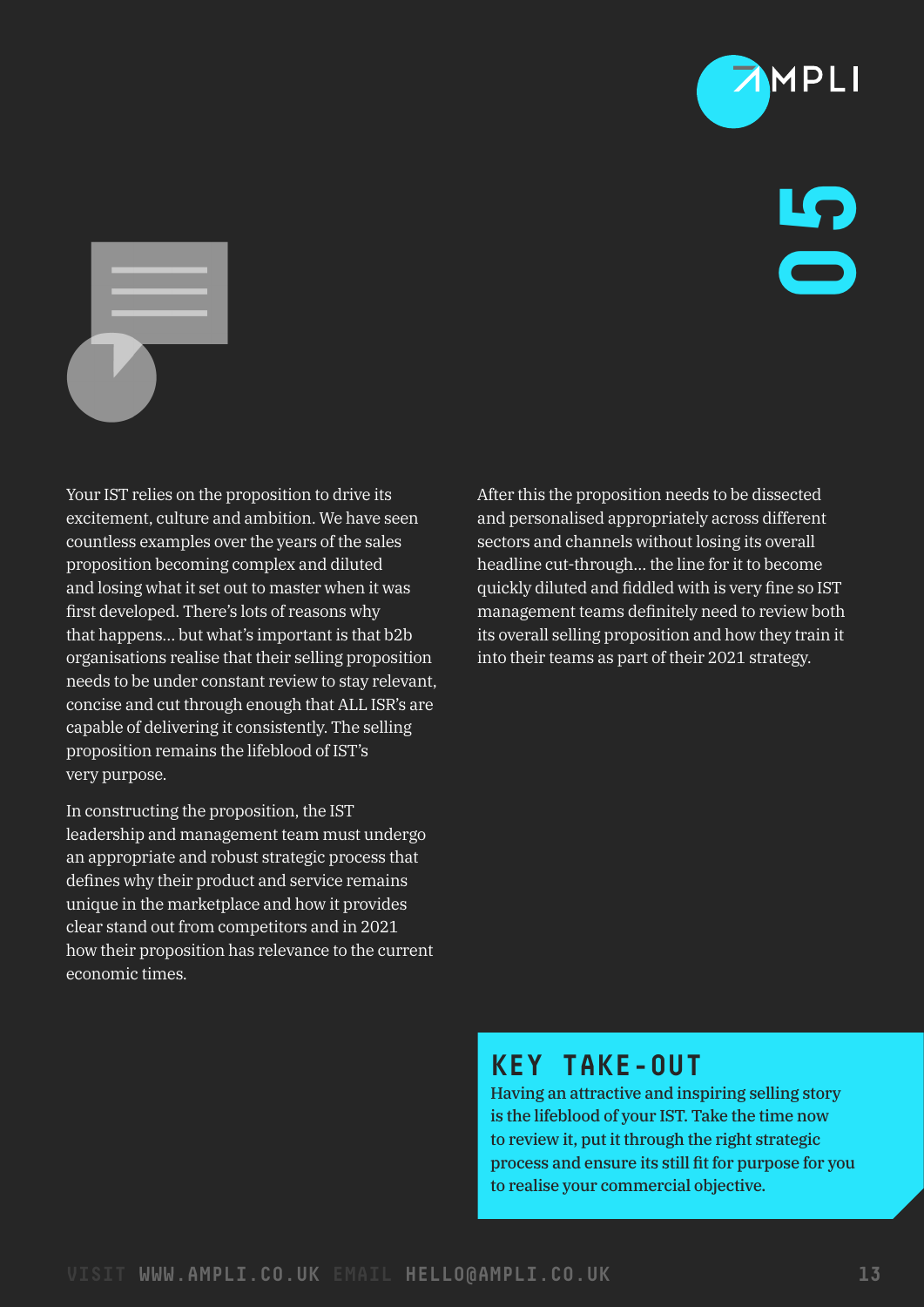### **TECHNOLOGY - HOW TO IMPLEMENT AND OPTIMISE THE RIGHT 'TECH STACK' FOR YOUR IST**

In 2020 the marketplace is awash with technology solutions all supposedly designed to accelerate the performance and productivity of your IST. Many claim to have the ability to offer a 'end to end' capability to deliver all parts of your IST strategy but, they never do.

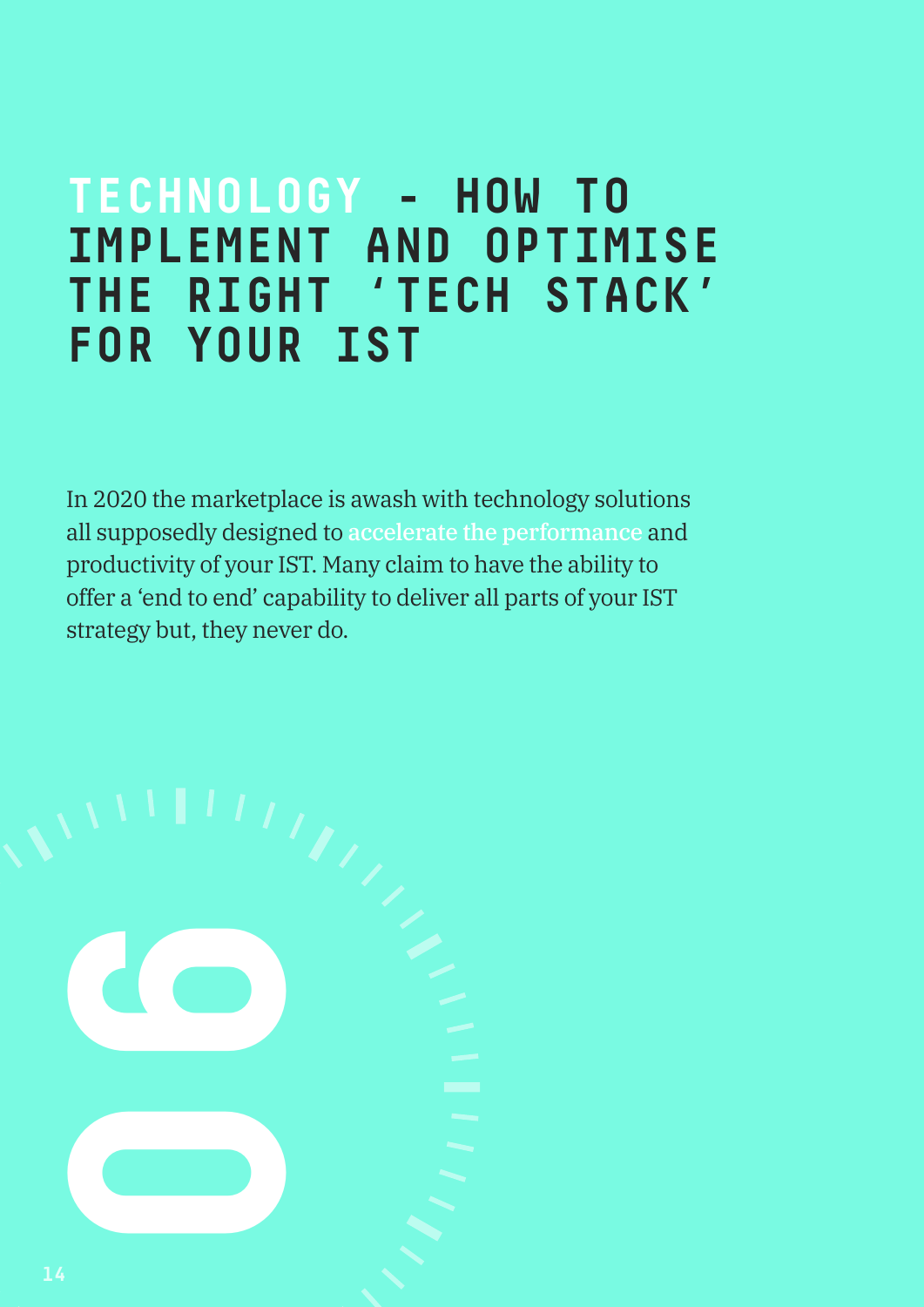



Obtaining the right IST Tech Stack can also often come with significant internal procurement and departmental lag which means the commercial benefit it's meant to bring to the organisation is delayed and in my experience can also turn into huge 'transformation projects' which in 2021, and the advancement and compatibility of technology should certainly not be the case. **VISIT WHICH CONTRAINS AND SERVICES**<br>
VISIT WHICH CONTRAINS AND CONTRAINS AND CONTRAINS AND CONTRAINS ARE CONTRAINS AND CONTRAINS ARE CONTRAINS AND CONTRAINS ARE CONTRAINS AND CONTRAINS ARE CONTRAINS AND CONTRAINS ARE CONT

Any technology implemented into an IST should be aligned with clear commercial impact and any technology provider that cannot be clear on that impact should not be engaged into your IST strategy. The key Tech Stack components for an IST are as follows:



#### **CUSTOMER RELATIONSHIP MANAGEMENT**

This is the central mainframe system that holds together the data and controls the pipeline stages of your sales process and customer journey. In 2021 b2b sales growth strategy the CRM system should be used parallel to a 21st century sales enablement tools which the IST should use to run their day to day activities.

The CRM system should not be mistaken as a operationalised system the IST use every day… the majority of CRM systems (including Salesforce to a greater or less extent) are not set-up to enable effective outbound voice and cadencing sequencing (see below) therefore need to be used as part of a fully integrated 'tech stack'.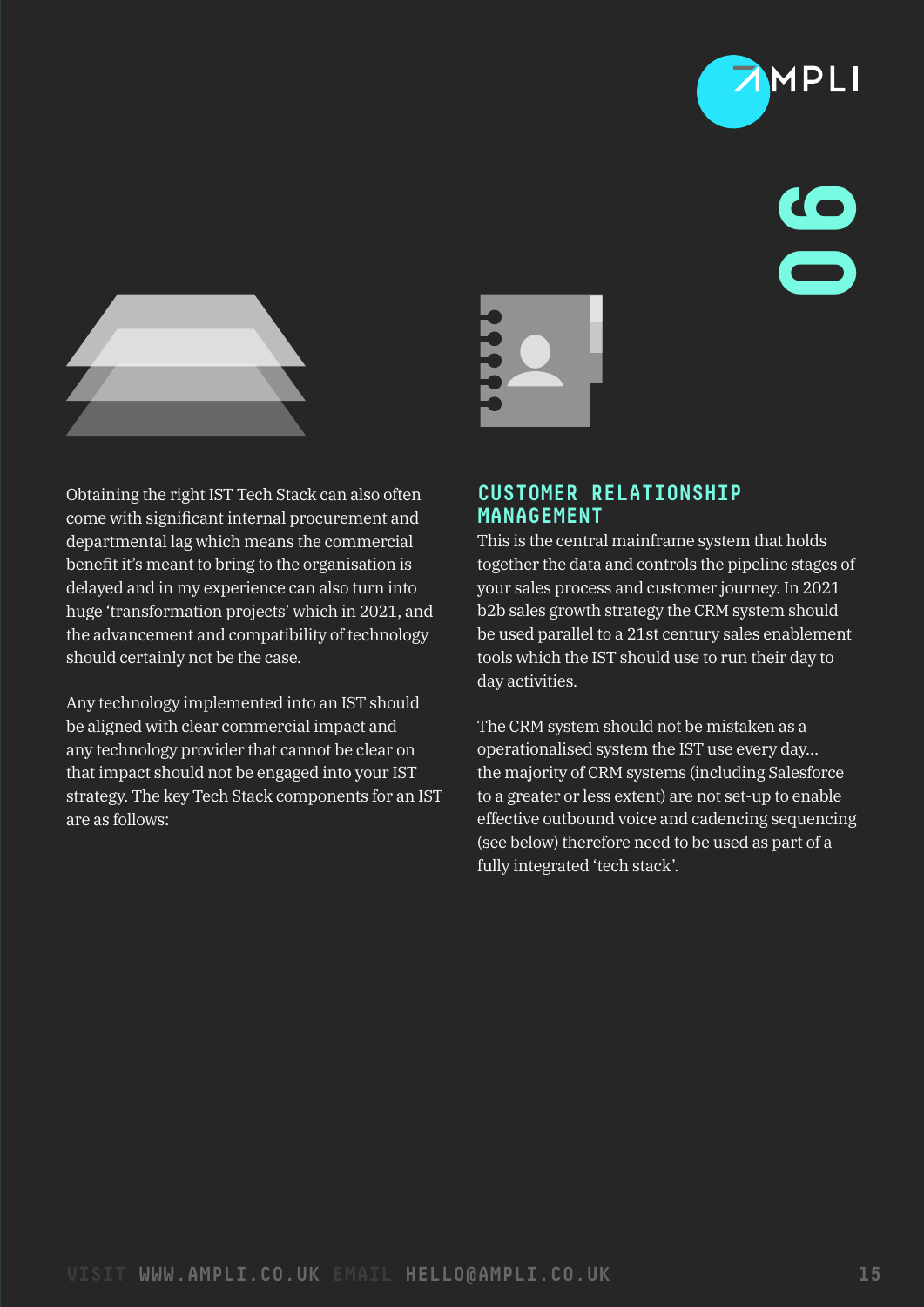### **06:CONTINUED**



#### **SALES ENABLEMENT SYSTEMS + PLUG-INS**

Sales enablement systems plug directly into your CRM and should be the core system that your IST use to operate from. New to market sales enablement systems combine the very latest email and video (video cadencing have a 30% higher open rate than standard email cadences) personalised cadencing alongside inbound and outbound voice technology to give your prospect nurture strategy a 21st century feel and ensure your entire prospect buying journey is optimised with automated regular and personalised touchpoints.

Your Sales Enablement tool also needs to include call recording and monitoring software which in turn drives your quality measurement and learning and development initiatives.

The personalised 121 automation should also be enhanced with inclusion of direct relevant industry news feeds which ensures your prospects are continually receiving content which is relevant to them and in turn this will significantly improve your lead and sale conversion rates.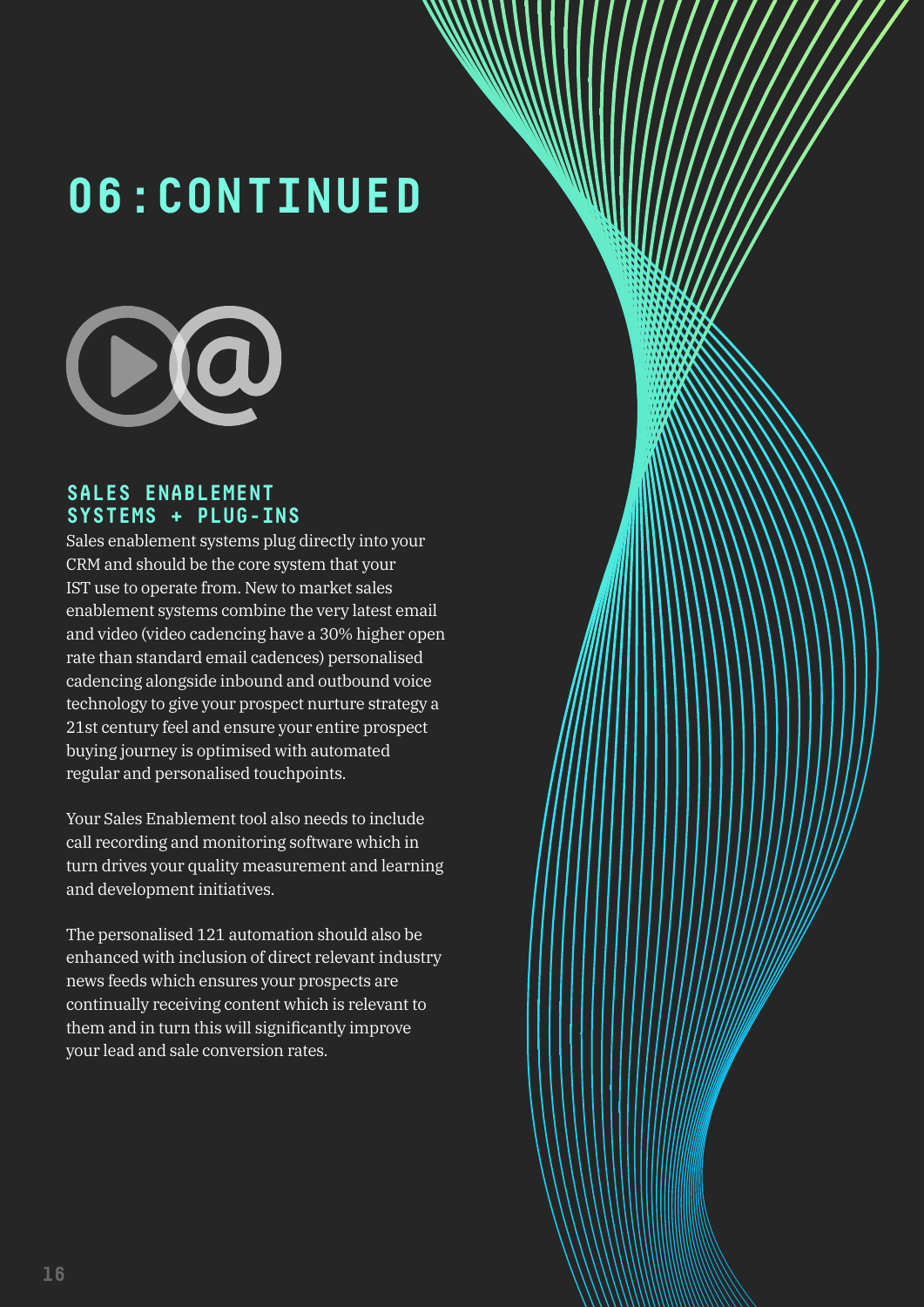

1 D I I



#### **MARKETING AUTOMATION + RELEVANCE TO YOUR IST**

IST teams also need to be fully aligned to the wider company marketing automation strategy. In 2021 Email and social automation need to play a central role to talking to your prospect universe on mass and ensure relevant sector specific and industry content is served across ill planned out email automation journeys.

Your tech stack needs to ensure that your marketing automation platform is 'plugged-in' via API's into your sales enablement tool so that ISR's are notified when prospects reach a lead score generated through ongoing engagement with automated email journeys allowing them to engage in real-time with prospects who are engaged at that moment in your product or service. **VIEW RETITIES AUTOMATION**<br> **V RELEVANCE TO YOUR IST**<br> **V WE RELEVANCE TO YOUR IST**<br> **VISIT WATER TO YOUR IST**<br> **VISIT WATER TO YOUR IST**<br> **V CONDITION**<br> **VISIT AND CONSULTER CONSULTER AND CONSULTANT CONSULTER (AND A** 

Email automation in 2021 can be highly sophisticated and personalised but again needs to be heavily reliant on having a robust data strategy in place in the first place - emphasising again the points raised in step one of this guide.

AI is rapidly changing the possibilities of what is achievable with email automation so make sure your email automation provider is keeping you abreast of how they are constantly evolving their product with AI technologies. If they are not, then the result is that your automation and subsequently IST performance will not be being optimised to its full potential.

*For IST's the automation mix should be a combination of 121 automation obtained from your sales enablement tool and mass automation obtained from your marketing automation platform. They both need to be aligned to the commercial objective and be aligned in their mission to enhance the prospect journey and improve lead and sale conversion rates.*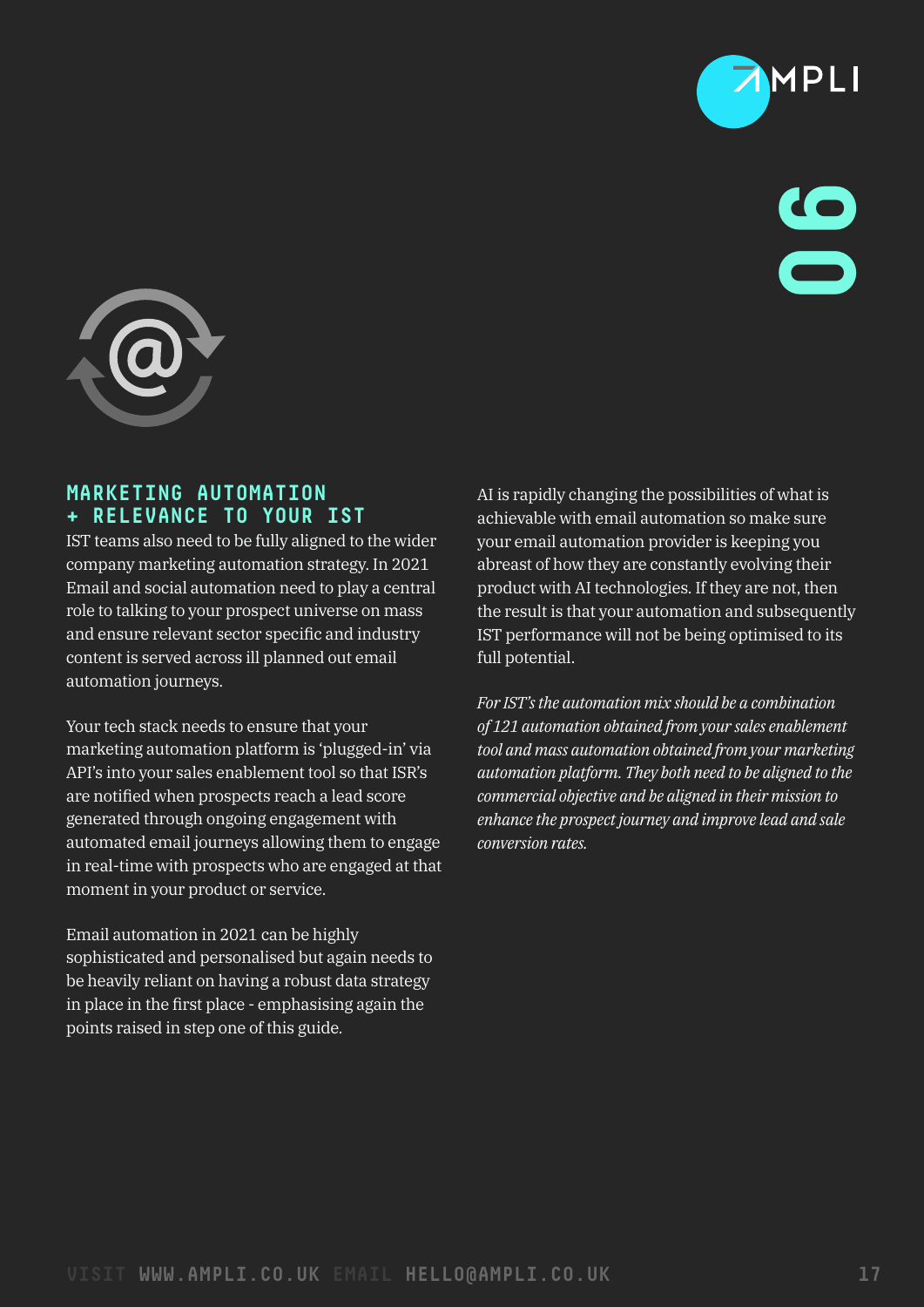### **06:CONTINUED**



#### **DIALLER (OR NO DIALLER)**

Diallers remain a hot strategic topic for most ISR leadership teams. Designed originally to rapidly improve outbound performance at often no care whatsoever on customer experience or prospect saturation, their purpose in a more strategically astute 2021 is now perhaps up for questioning.

Diallers, particularly traditional Progressive diallers, for the most part operate again within a 'funnel' mindset... i.e. there is endless pot of data I can just continue to hit time after time until someone answers or someone says no. Everything we have discussed in this guide focusses on a more strategic and commercially focussed data driven approach which IST's should be implementing in 2021. Diallers can still play a part in this approach, but existing dialler technology may need to be re-evaluated to ensure its still relevant to your 2021 strategy.

Perhaps the more usable 'softer' dialler technology which are more adaptable to b2b consultative selling are preview or poor diallers which provide control to the ISR whilst speeding up wrap times and idle times. These diallers ultimately ensure your IST does not 'burn' through valuable data and damage your brand and prospect experience in the process but also improve overall ISR productivity levels.

Already many sales enablement tools entering the market are including some dialler capability within them, but most if not all will still only be as effective as the data (and subsequent data strategy) going into them emphasising again the importance of a robust data strategy within your IST 2021 strategy.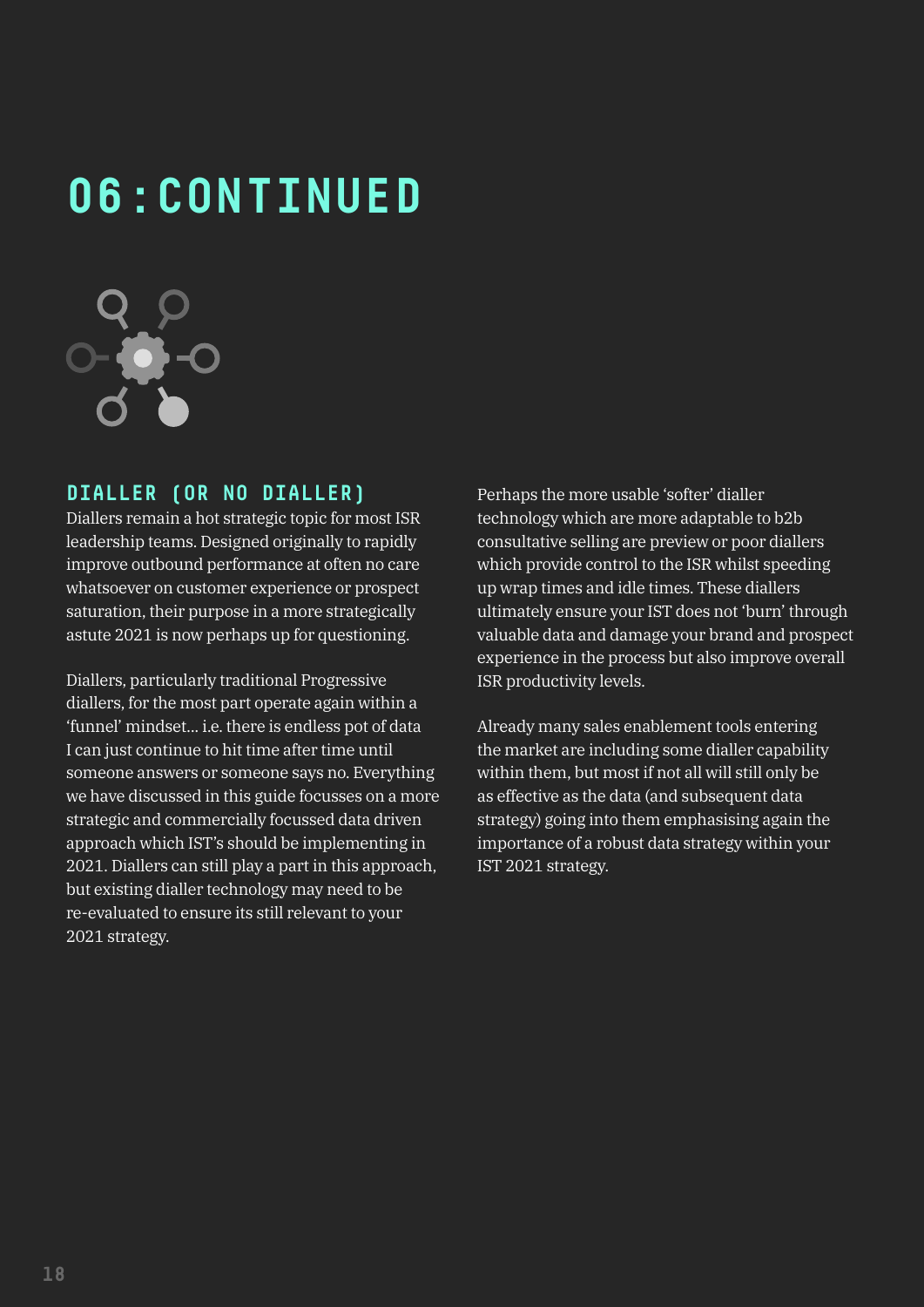



#### **ARTIFICIAL INTELLIGENCE AND WHAT IT CAN DO FOR YOUR IST IN 2021**

The final element of your 2021 Tech Stack needs to be understanding the role AI can bring to your IST operation and how most importantly machine learning can accelerate your productivity and identify quick efficiency gains.

AI technologies in 2021 can firstly accelerate and prioritise all parts of your data strategy to ensure your efforts are only ever focussed on prospects with the highest propensity to purchase.

Machine learning can now allow you to rapidly amalgamate and segment all your data touchpoints to give you a rapid single customer view which allows you to pull insights you previously never had access to… insights which then drive your IST effort maximising productivity + output and efficiencies (as ill as activate a more precise and targeted overall marketing strategy).

AI can also now be deployed to significantly improve your future sales forecasting by proactively (in real-time) pulling in market and economic data trends allowing you to see and anticipate changing market conditions before they arrive on the doorstep. This data allows your IST to shift tactics accordingly and ensure your brand and product stays relevant and concise in your selling proposition.

### **KEY TAKE-OUT**

Technology should be a key part of your IST strategy but serves no or very little purpose without the commercial context it brings and how it optimises performance of your IST which ultimately is the only thing you are judged on. Ensure all technology platforms are aligned and moving in the same direction - To accelerate your sales growth.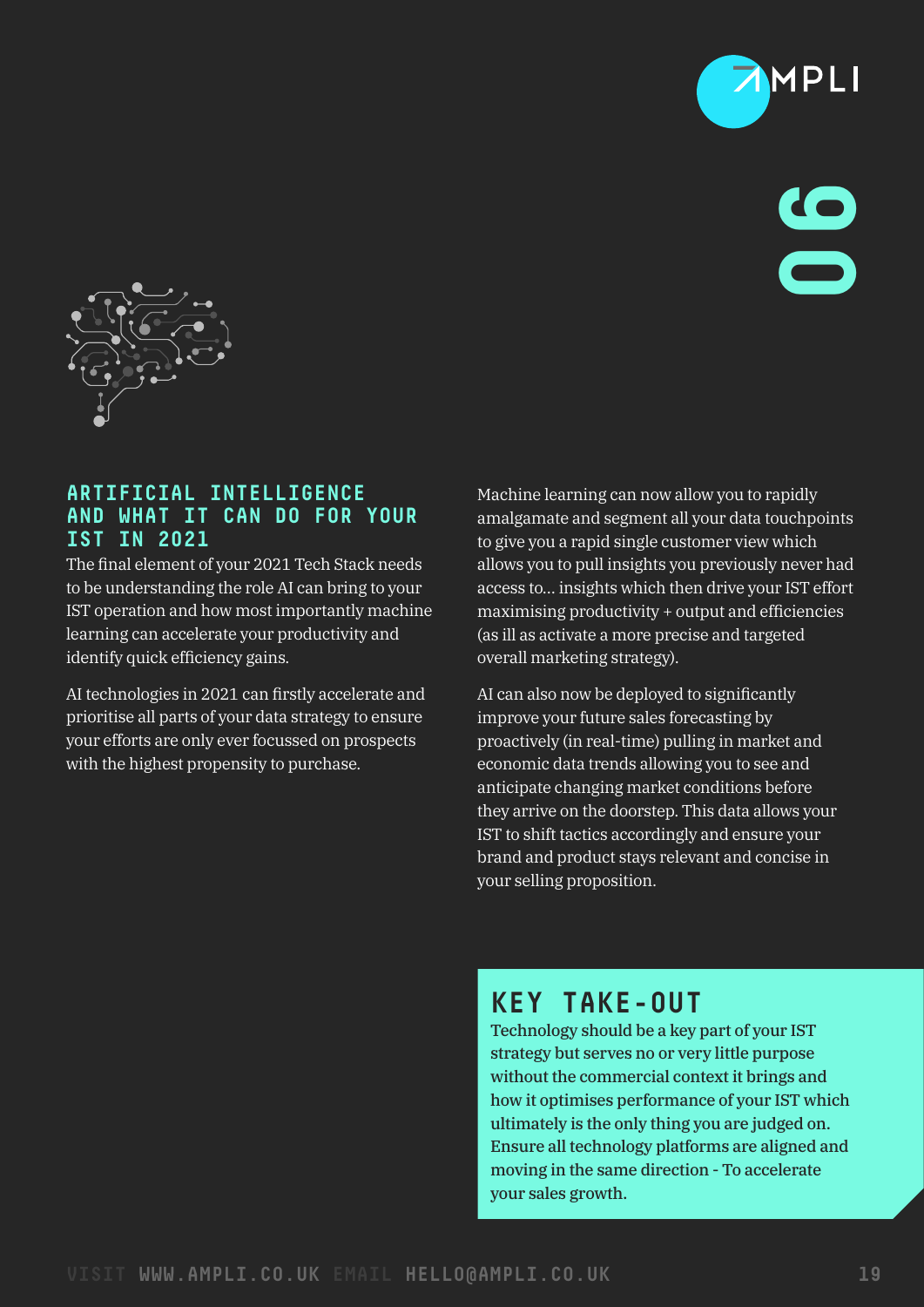### **KPI'S - HOW DO YOU KNOW WHAT OPTIMISED LOOKS LIKE?**

It has to be the single biggest question every IST leader asks:

Optimised performance levels may by the way differ to the levels required to hit the commercial targets. Your commercial targets maybe set out of kilter with the size of your prospect universe. That could be a good thing (if your hitting targets every week with relative ease) and a bad thing (if the targets are simply too high and never being hit.)

**07**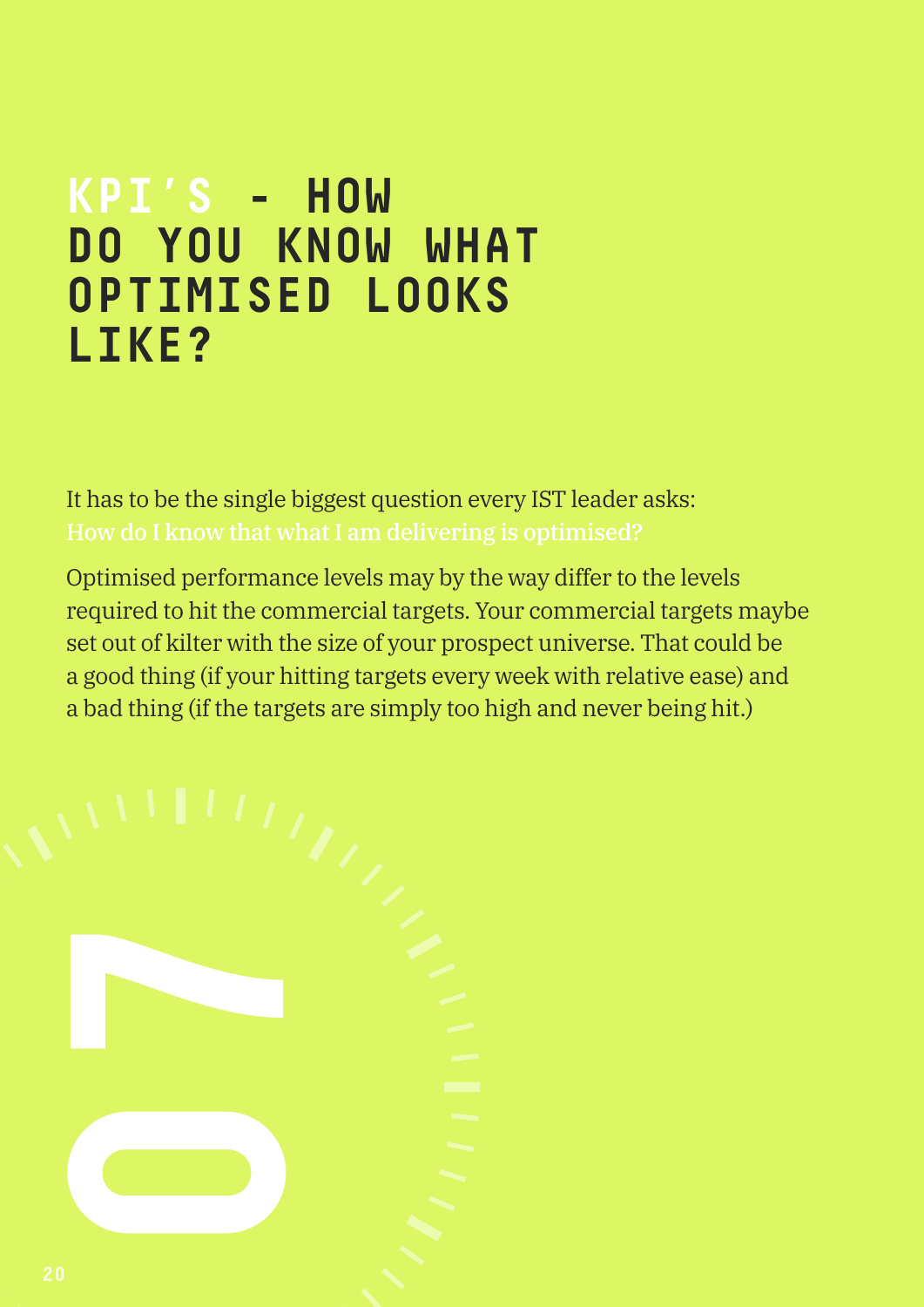

# **07**



We believe this is the importance of this guide... the ability to bind all these elements together in parallel is the route to optimising your IST. The rate at which you do ALL of them will ultimately bring you to the point of optimised realisation on your overall output and success as an IST. To kick start all these steps in unison (against a realistic timeline and milestones) is what will drive your IST growth.

It's also critical that your data analysts and 'tech stack platforms' provide you with a clear and concise dashboard that is easy to understand and which also is visible for all of your IST to see (Plasma screens or if working remotely accessed via collaboration tools such as Microsoft teams etc).



Core KPI's we all look at with regards to IST are shown in the IST KPI Success Wheel. Take a closer look overleaf...

### **KEY TAKE-OUT**

Striving for excellence should be in your DNA as an IST leader, to achieve excellence you need to understand first what optimised performance looks like (driven by all factors within this guide) and then how to sustain it.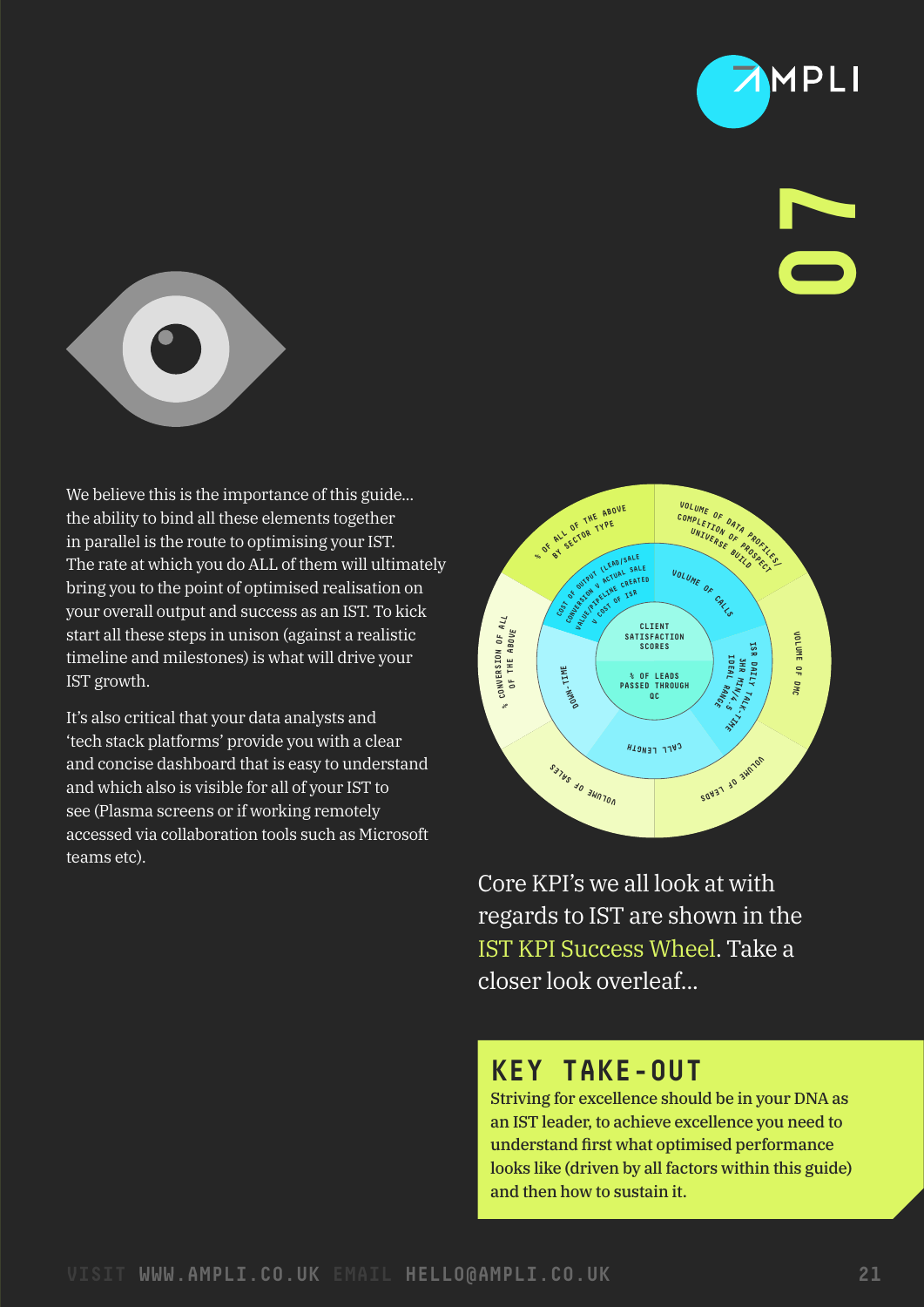# **07:CONTINUED THE IST KPI SUCCESS WHEEL**

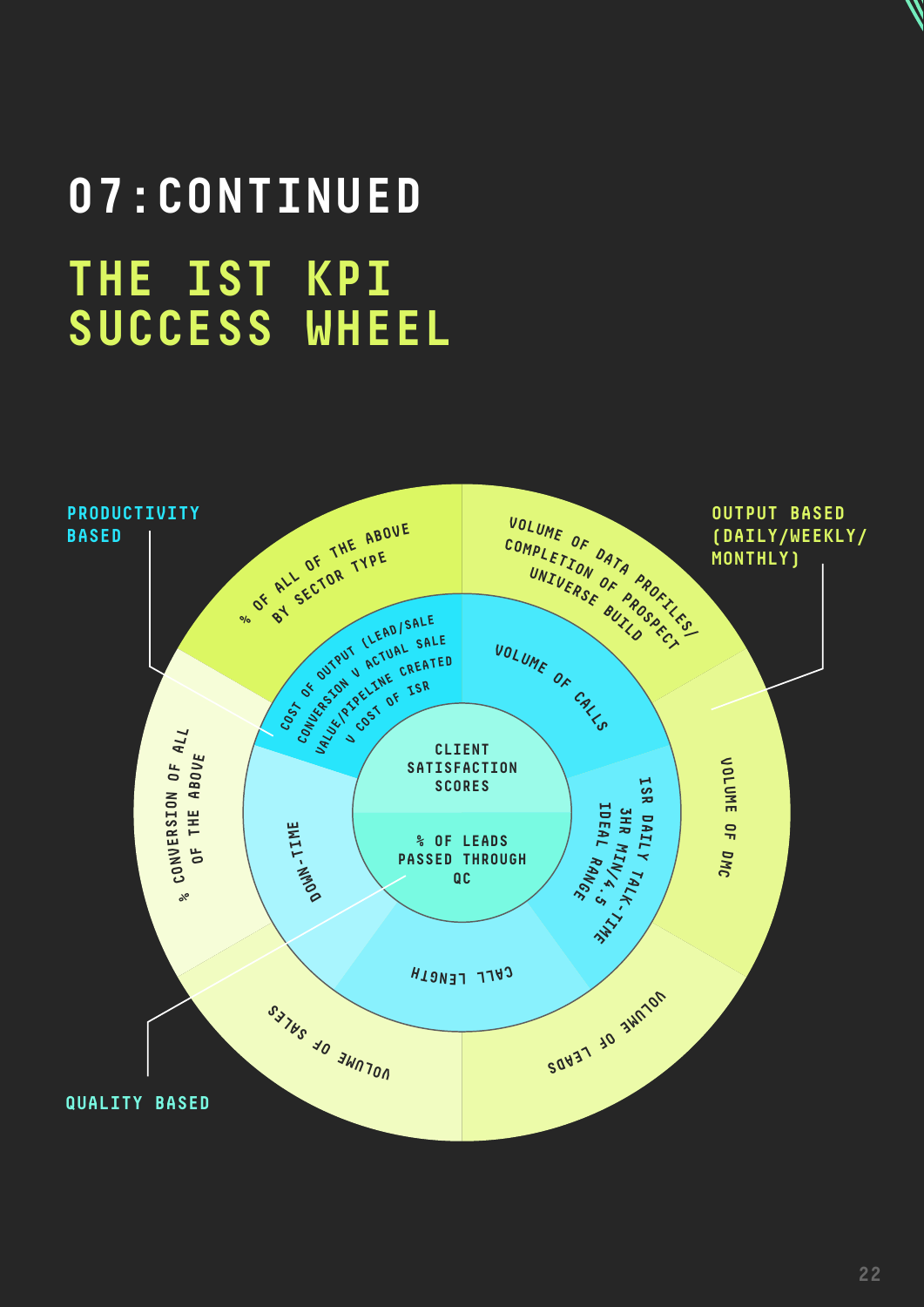### **QUALITY MEASUREMENT**

Central to the continuous improvement of your IST delivery and capability is your focus on quality measurement and ensuring your overall IST output is aligned to the brand and customer experience you strive for.

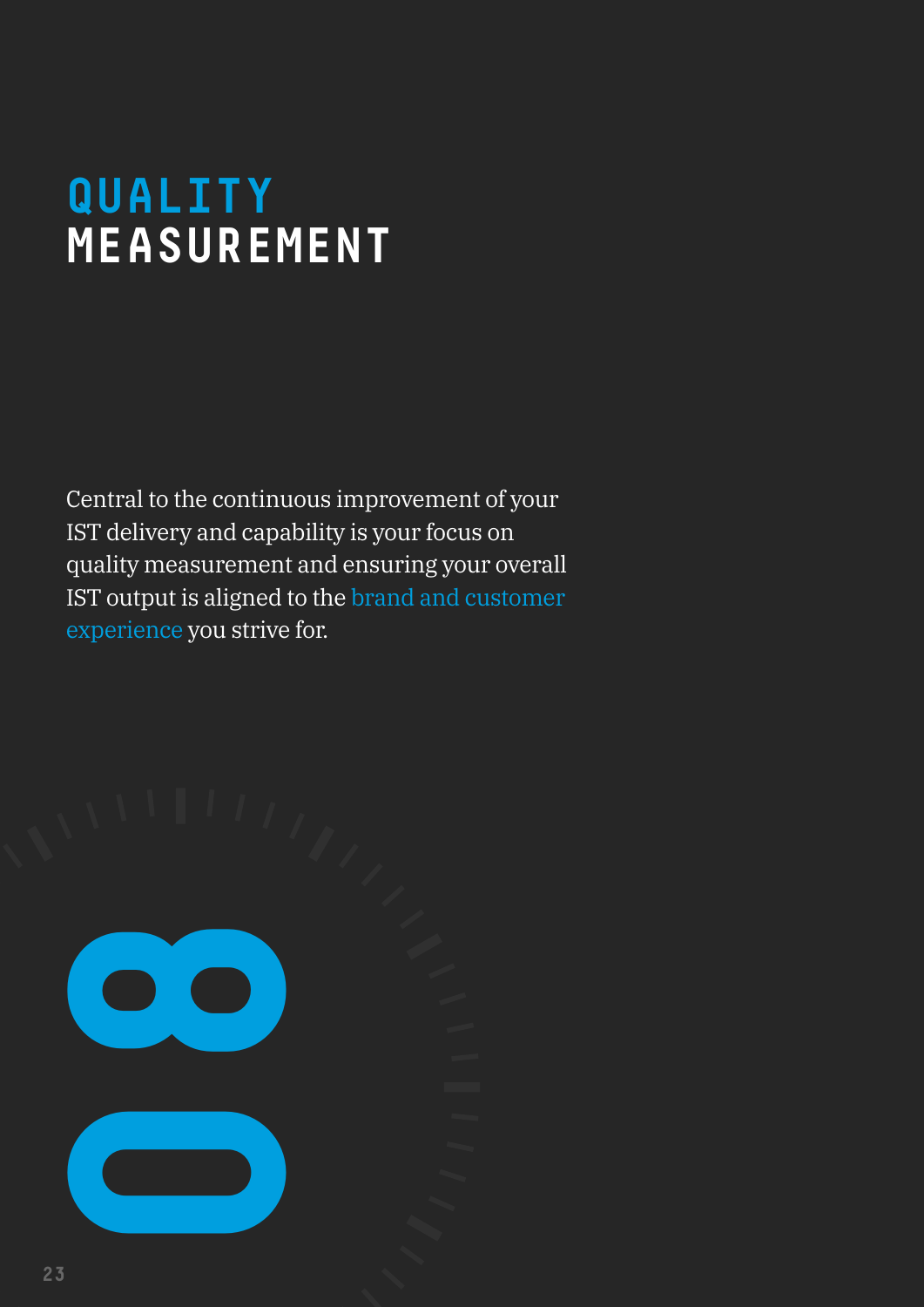

# **08**



Having a quality measurement strategy in place allows you to have absolute confidence that you have the right quality control processes to consistently maintain and improve your customer experience.

Strategically you first need to have a sound understanding of what success looks like i.e. How do you want your prospect/customer experience to come across? What are the parameters around what a lead is? How do you ensure that any direct sales have followed the proper due-diligence involved to avoid any customer fall-out in the cooling off period or even at a later subsequent point in the future? You need to create a quality standard for all parts of your IST output.

Your quality measurement strategy should also include you having the right call recording and call monitoring technology in place (linked to your Tech Stack). You also then need to have a dedicated resource aligned to quality measurement and their main day to day duties should include:

- Ongoing assessment of IST output against the agreed quality standard/s
- Ensuring ALL leads have followed the necessary BANT (Budget, Authority, Need, Timeline) process.
- Ensuring the ISR has adopted the right brand experience and dialect and this should be mapped to a Quality Improvement Scorecard.
- Feeding in all feedback into your L+D strategy to ensure your ISR's are continuously trained and improved.

### **KEY TAKE-OUT**

In 2021 and increasingly pressurised economic times, you cannot afford for bad customer experiences. The quality measurement function of your business ensures your IST is constantly audited in real-time - continuously improving your customer experience and maximising efficiency gains across your operation.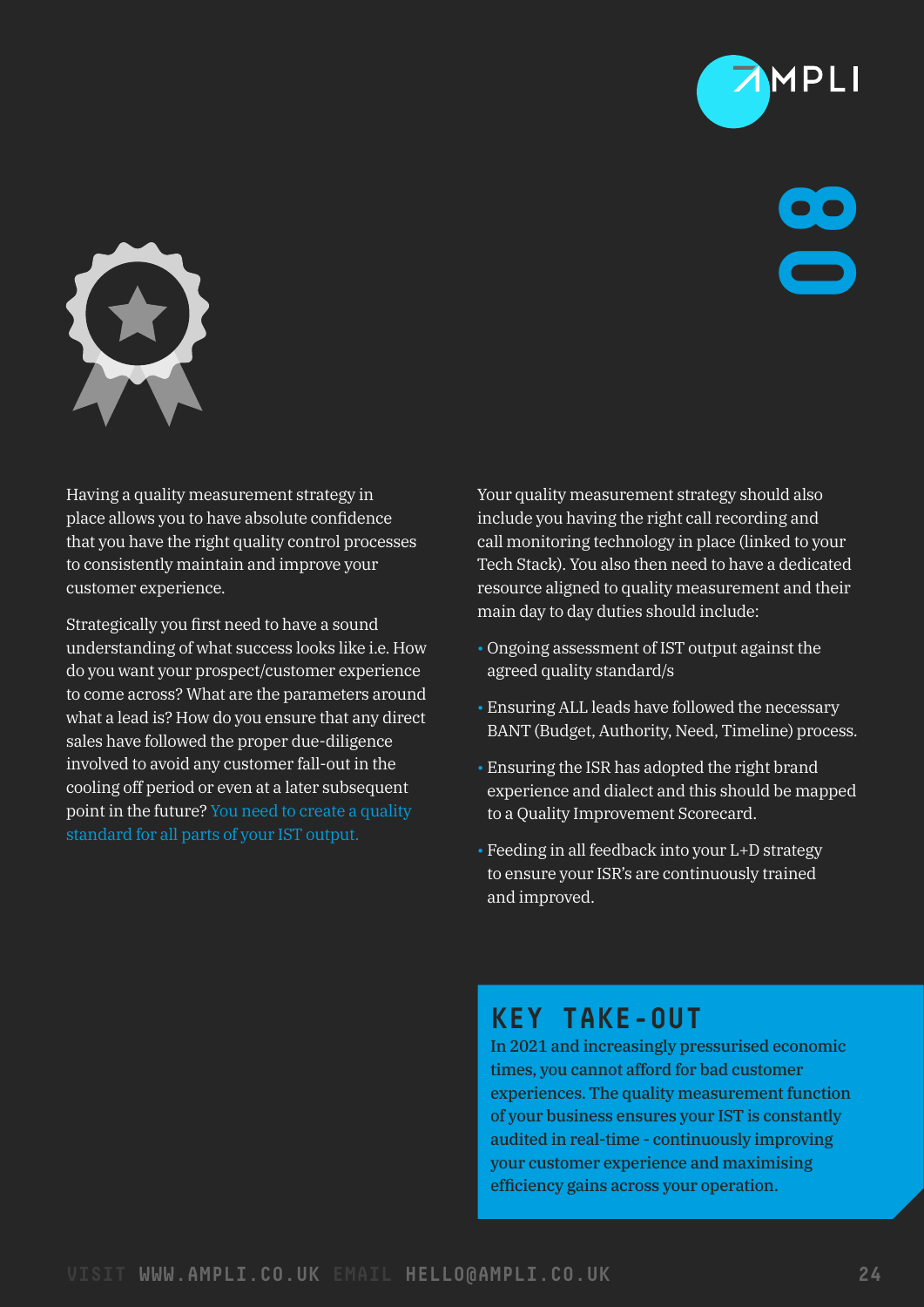## **LEARNING AND DEVELOPMENT (L+D)**

Your ISR's naturally are your most important asset in your IST. Very often corners are cut in either their onboarding or their ongoing coaching and development and the impact on performance and efficiencies can be monumental.

Insufficient or ineffective learning and development strategies can also have a significant impact on your IST culture and brand presence in the local recruitment marketplace.

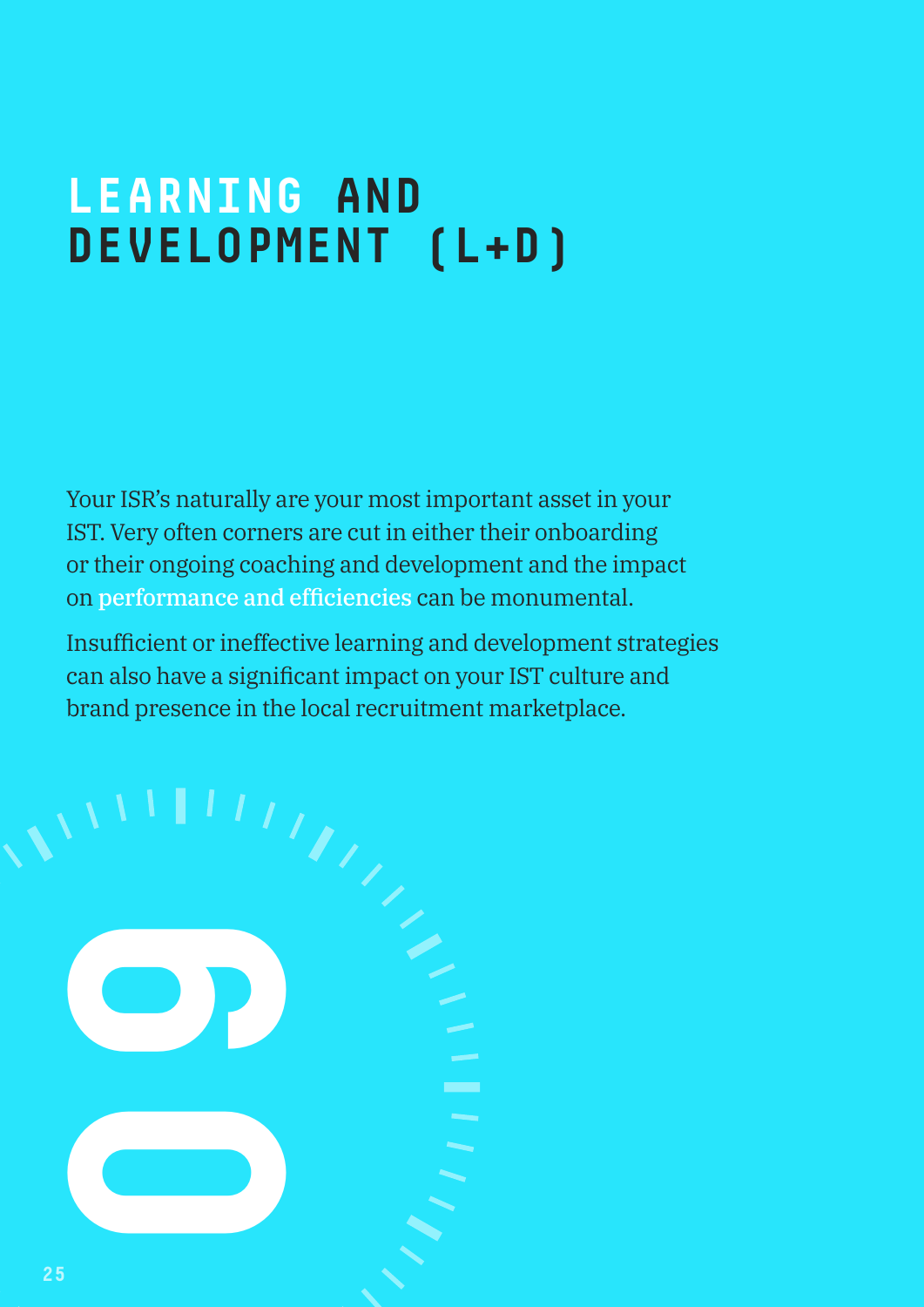





Its therefore critical in 2021 that you invest in implementing the most appropriate and effective L+D strategies. For many that could start with hiring a L+D manager and working as a senior IST leadership team to assist them in developing a robust L+D strategy. A strategy that puts effective training as the core focus, but which also strives to align with the quality measurement team and naturally the commercial objectives of the overall IST.

The training mix should be a mix of 121 coaching and team based 'classroom' training and be driven almost solely by robust 'science' obtained from clear and concise AI powered performance reports. All ISR's should have a thorough L+D plan laid out with regular milestone and review touchpoints. This plan should feed directly into any renumeration/promotion plans for individuals.

The L+D department should be allocated an appropriate budget to use on its training strategy and not be afraid to bring in outside training (to deliver both classroom training or self-train eLearning modules) to fill gaps in individual training requirements.

Finally, in 2021 IST's should look to fully accredit their L+D practices and strategy and develop their own credible Sales Academies. Not only does this make your people understand your taking development seriously it also acts as a great selling tool and pull factor to both clients and future ISR's. A fully accredited sales academy allows your ISR's to develop accredited sales skills that are fully transferable into future roles internally and externally... providing you with a very credible solution to attrition and enhancing your credibility as an employer in the marketplace.

### **KEY TAKE-OUT**

L+D is mission critical to providing both a best in class ISR experience and in optimising productivity and performance. Ensure your IST is constantly striving in the L+D space and bringing in innovative and credible development resources + programmes.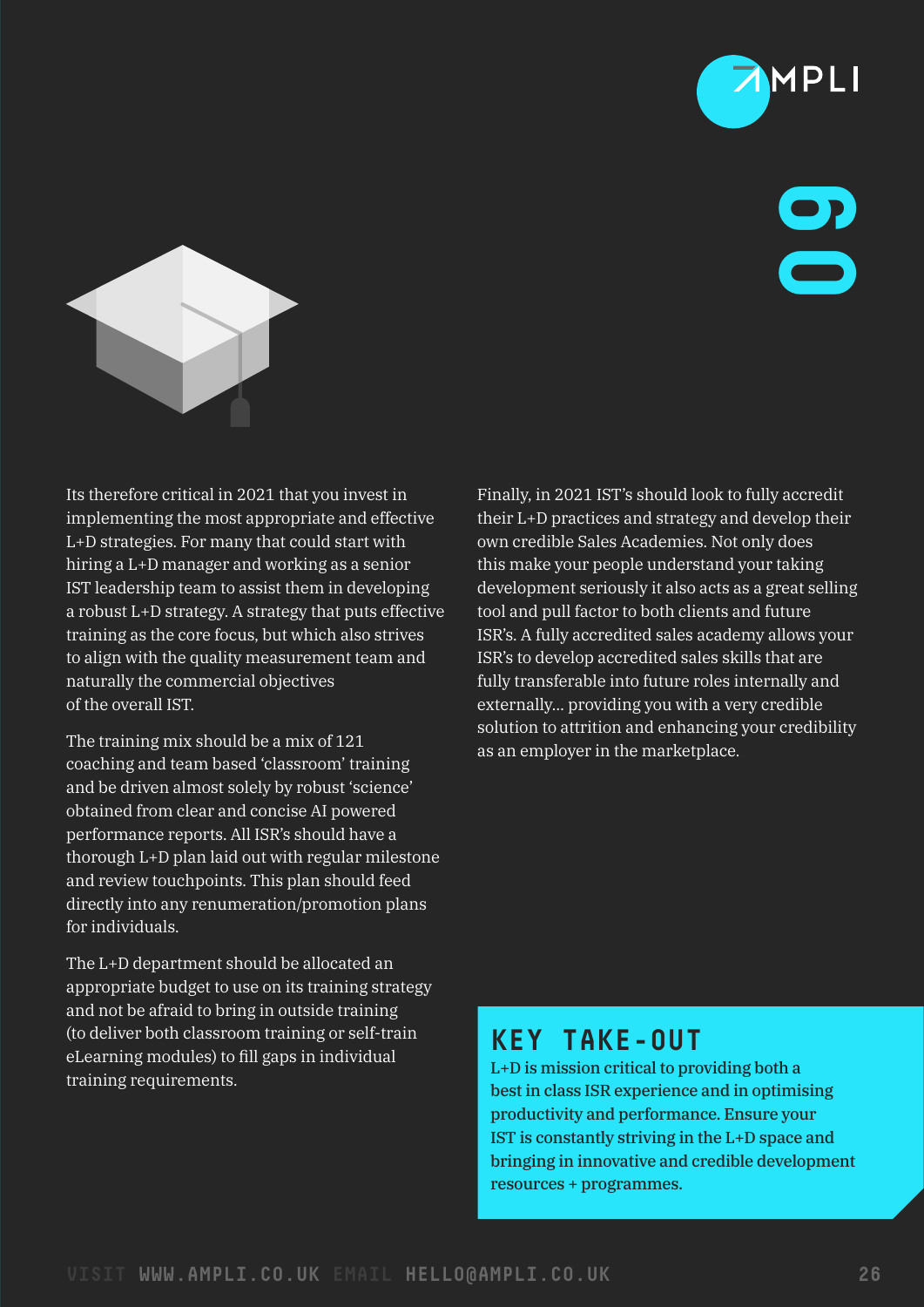### **CULTURE + INSPIRATIONAL INCENTIVISATION**

Finally, and by no means last… the culture of IST!

Its often a very fine line to walk… trying to instil the right sales and commercially driven culture into an organisation that may itself have very different cultural values.

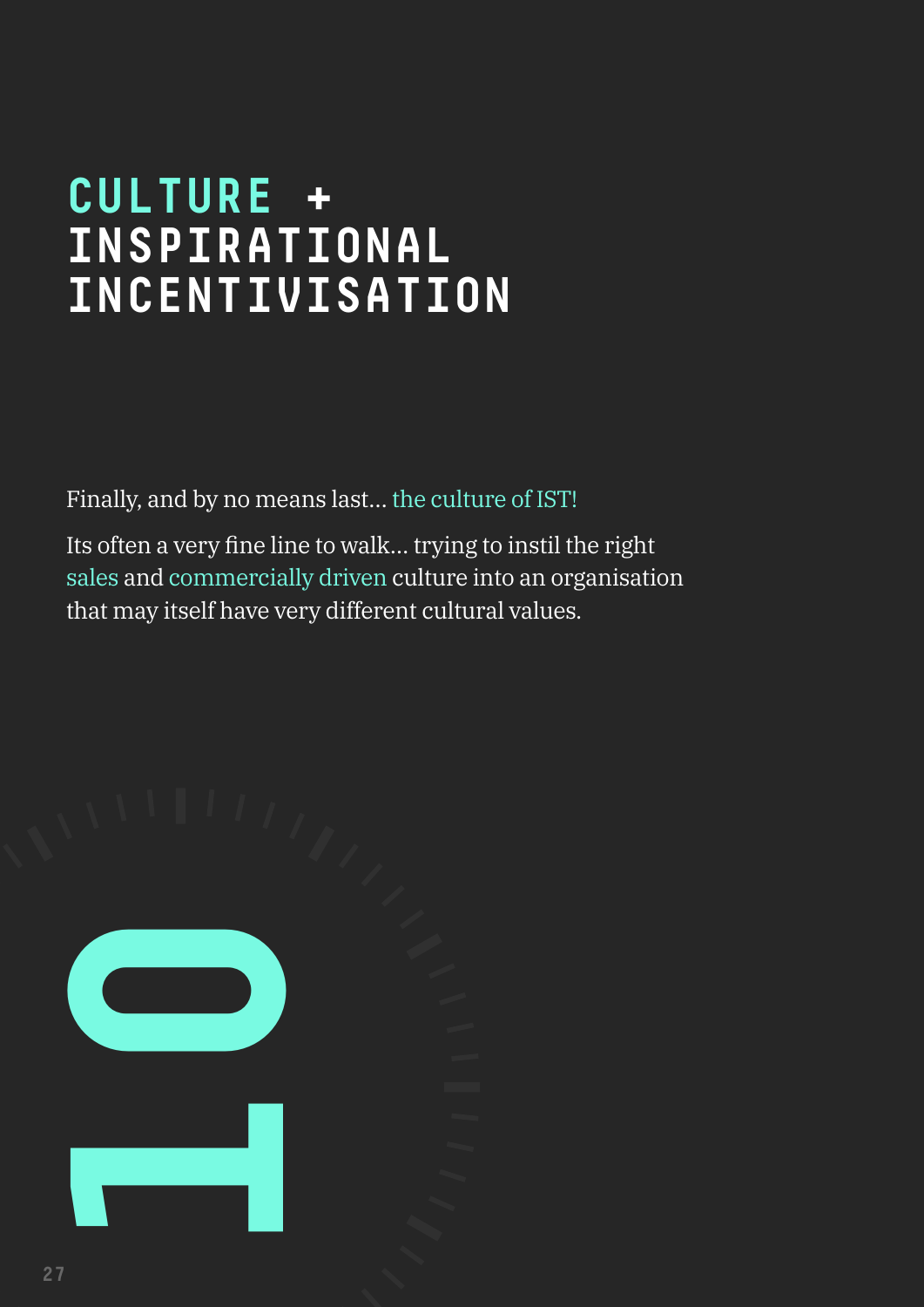



The IST maybe located within the same department or floor as marketing, product or even financial teams. So how do you achieve the right culture for your IST to thrive without de-stabilising the culture of the entire organisation?

Firstly, in all my experience, it would be wrong to assume that ISR's are not commercially and financially driven. They are, and they need to be. How else can you truly motivate a team of people to passionately sell your products. Commission and OTE is in the DNA of both sales and IST. How you set targets and ultimately reward commission are perhaps the bigger talking points.

Commission and incentivisation can and maybe should take numerous forms to ensure that you are sufficiently motivating everyone in the ISR in the right way. Individual targets and commission structures are important but not as important as the business hitting its collective target. Reward therefore needs to be based around both individual and team objectives.

The team objective should provide sufficient inspiration and innovation away from individual commissions. Maybe it involves team away days/ nights out or annual/bi-annual sales trips. Not only do these initiatives offer great reward to the team hitting target but also fuel 'togetherness' which in turn will have huge positive impacts on your performance as an IST.

Learning and development is also a key component to creating the right balanced IST culture. L+D creates credibility and a desire for ISR's to better themselves and continually learn. To this within a credible framework within your organisation will in turn positively influence your overall IST culture.

Culture needs to be a combination of commercial appetite and the desire to learn. In achieving the right balance then you will not only get the best out of your ISR's and attract talent into the business but also ensure that the IST's reputation in the rest of the organisation is professional and credible.

### **KEY TAKE-OUT**

Culture influences individual behaviour which in turn influences performance and productivity of the entire IST. Do not assume you have the perfect IST culture. You need to test it, evaluate it, and ensure you have ongoing measurements in place to monitor its impact on performance and employee attrition and experience. It is your job to inspire and lead your IST to ongoing success!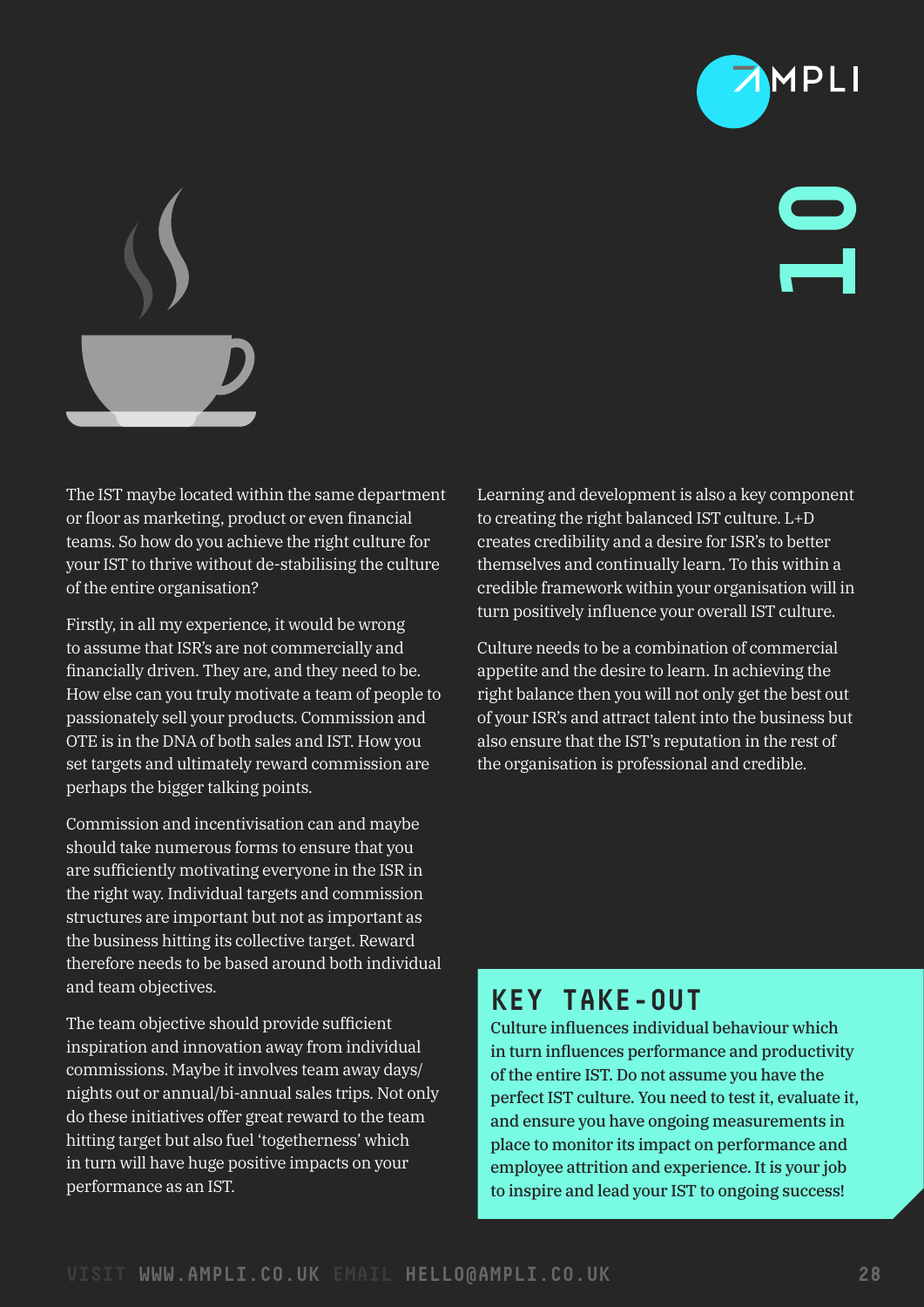## **A BIT ABOUT US:**

Ampli have over 40 years' experience operating highly successful outsourced Inside Sales programmes for a variety of b2b blue-chip organisations (including O2, Npower, e-on, Briggs Equipment, Sage and EE) across many vertical sectors. It is this experience and desire for b2b organisations to access 21st century thinking, science and delivery to stimulate b2b sales growth, that has led to the creation of Ampli.

Ampli exists solely to enable b2b organisations to optimise their Inside Sales teams and deliver amplified sales growth. Through its 21st century blend of commercially focussed consultancy and outsourced (bridging) services Ampli quickly becomes an extension of your IST and operates on a strategically driven 'quick win' mindset to deliver rapid sales growth.